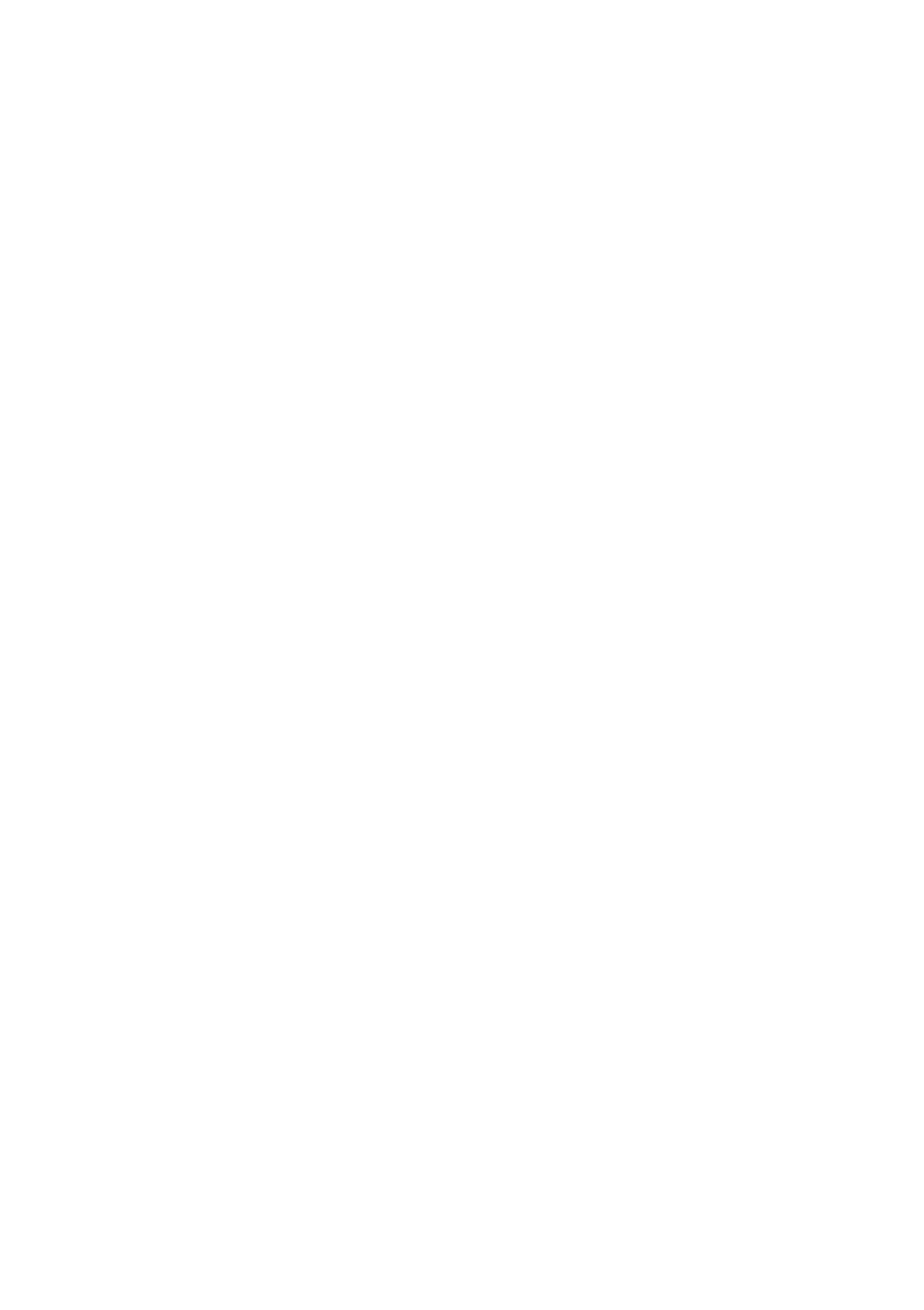# **NEW FRONTIERS, THE SAME COMMITMENT** CURRENT CHALLENGES IN THE FAITH-JUSTICE DIALOGUE

Several Authors

| NEW DEBATES THAT UPDATE THE CLASSICAL CONCEPT OF JUSTICE  5             |  |
|-------------------------------------------------------------------------|--|
| 1. In the Face of Serious Socio-environmental Crisis,                   |  |
|                                                                         |  |
| 2. Justice, Equality, and the Right to Be Different, by Joan Carrera  8 |  |
| 3. Against Feminicide, the Cultural Revolt, by Sonia Herrera  11        |  |
| 4. Compassion, Caring, Mercy, by Lucía Ramón  14                        |  |
| THE IMPONDERABLES IN THE PRESENT-DAY DEBATE                             |  |
|                                                                         |  |
| 5. Investing the New Face of the Poor with Centrality                   |  |
|                                                                         |  |
| 6. Coherence of Life and Community in the Face of Social                |  |
|                                                                         |  |
| 7. Lucidity, Compassion, and Utopia: Spiritual Competencies             |  |
|                                                                         |  |
|                                                                         |  |
| 8. The New Face of the Church Without Make-up,                          |  |
|                                                                         |  |
|                                                                         |  |
|                                                                         |  |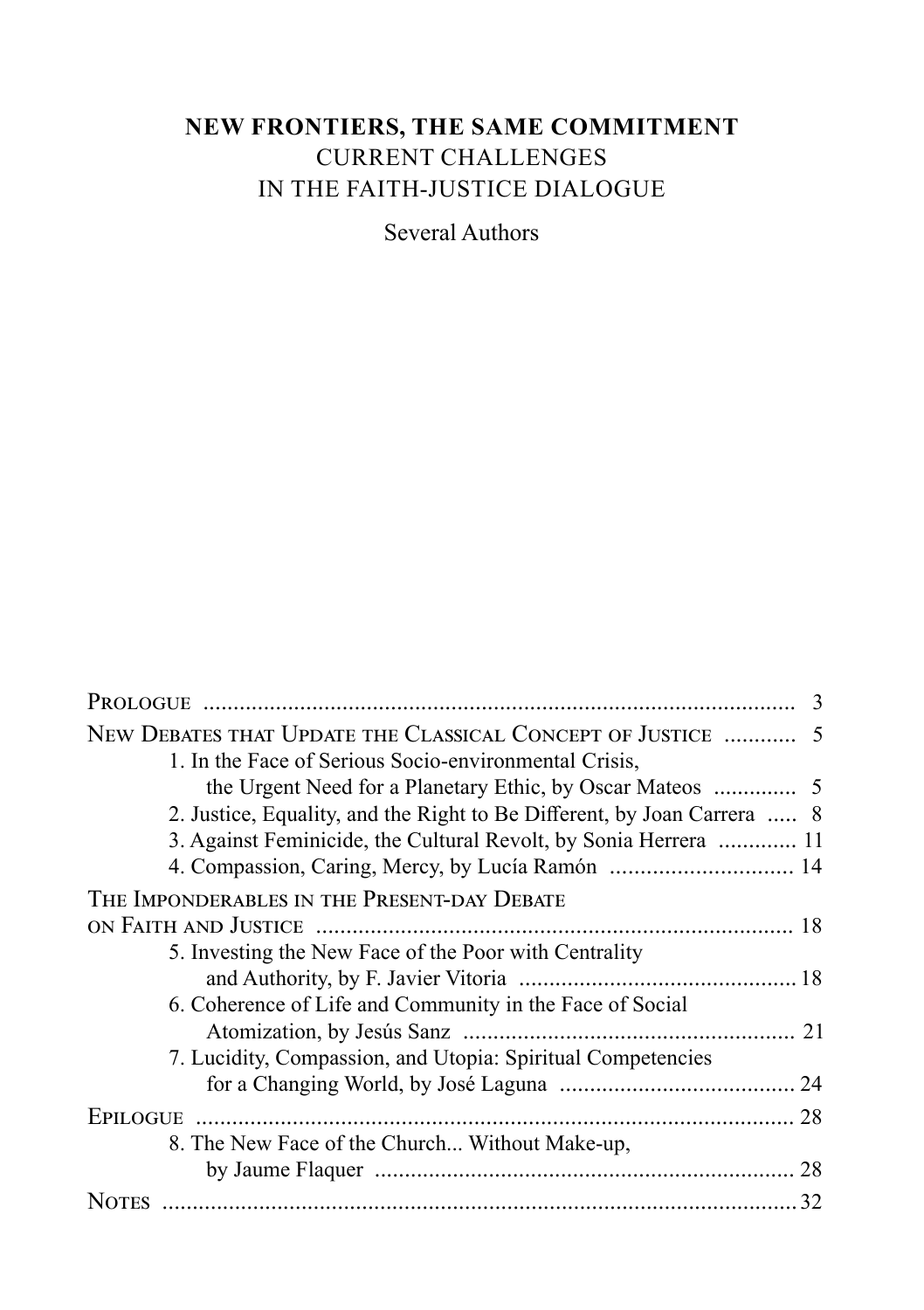**Joan Carrera,** Jesuit, licentiate in medicine and doctorate in theology. Professor of Fundamental Moral Theology in the Facultat de Teologia de Catalunya. Adjunct professor in ESADE. Director of the Institute of Fundamental Theology.

**Jaume Flaquer,** Jesuit, licentiates in history and theology. Doctorate in Islamic studies. Professor in the Facultat de Teologia de Catalunya. Responsible for the Theological Area of Cristianisme i Justícia.

**Sonia Herrera,** specialist in educational communication, journalism and armed conflicts, and cinema and feminist studies. Researcher of the audiovisual representations of the feminicides in Ciudad Juárez. Editor of the Cristianisme i Justícia blog.

**José Laguna,** theologian and musician. Licentiate in theology from the Centre Sèvres de París. Diploma in advanced studies on fundamental rights.

**Oscar Mateos,** licentiate in political science and doctorate in international relations. Professor in the Facultat de Comunicació i Relacions Internacionals Blanquerna of the Universidad Ramon Llull. Member of the board of directors of ICIP. Responsible for the Social Area of Cristianisme i Justícia.

**Lucía Ramón,** philosopher and theologian. Professor in the Facultad de Teología de Valencia and the Escuela Feminista de Teología de Andalucía. Formerly secretary of the European Society of Women in Theological Research.

**Jesús Sanz,** professor of social anthropology in the Universidad Complutense of Madrid. Member of different organizations and social movements related to responsible consumption, food sovereignty, and the environment.

**F. Javier Vitoria,** priest of the diocese of Bilbao. Retired professor of the Facultad de Teología de Deusto. Visiting professor at the Universidad Centroamericana de El Salvador.

All are members of the Cristianisme i Justícia team.

Publisher: CRISTIANISME I JUSTÍCIA - Roger de Llúria 13 - 08010 Barcelona +34 93 317 23 38 - info@fespinal.com - www.cristianismeijusticia.net Printed by: Ediciones Rondas S.L. - Legal deposit: B 19524-2016 ISBN: 978-84-9730-379-8 - ISSN: 2014-6566 - ISSN (virtual edition): 2014-6574 Editor: Santi Torres Rocaginé and Anna Pérez i Mir - Translated by Joseph Owens Cover illustration: Roger Torres - Layout: Pilar Rubio Tugas Printed on ecological paper and recycled cardboard - September 2016

**Privacy Policy:** The Fundació Lluís Espinal lets it be known that its data are registered in a file under the name BDGACIJ, legal title of the Fundació Lluís Espinal. These are used only for providing the services we render you and for keeping you in form ed of our activities. You may exercise your rights of access, rectification, cancelation or opposition by writing to the Fundació in Barcelona, c/Roger de Llúria, 13.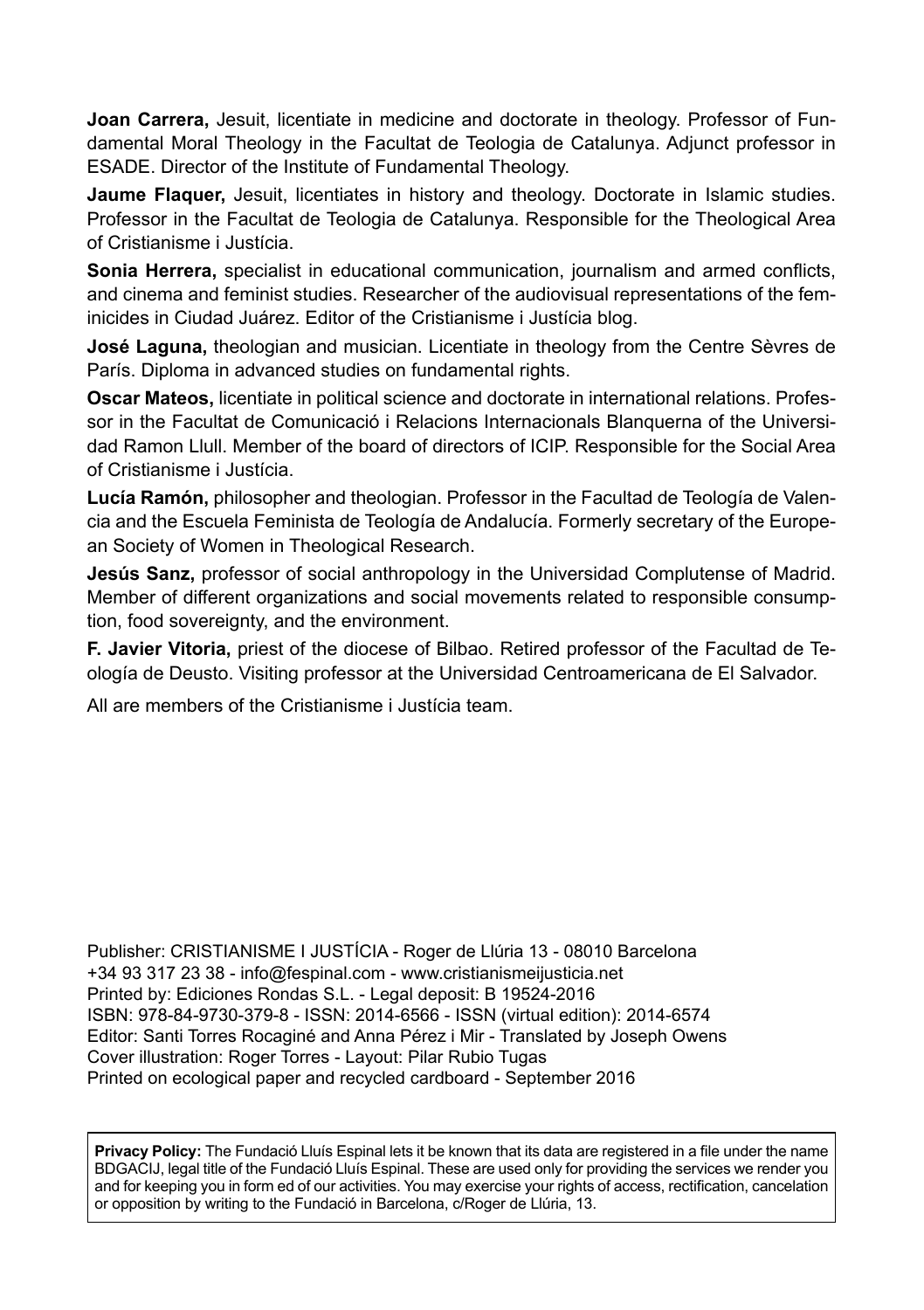«It all depends on the pain with which it is seen.» MARIO BENEDETTI

<span id="page-4-0"></span>After 35 years of labors, Cristianisme i Justícia has reached this  $200<sup>th</sup>$  issue in its principal collection of booklets<sup>i</sup>. In the course of all these years, during which our world has undergone inconceivable changes, our intention has always been to journey along with all men and women of «good will» and to provide them with a hopeful narrative that nourishes their aspirations for a more just and more fraternal world.

A quick review of the open wounds we see in our world today certainly leaves us with a bittersweet sensation. There have been great advances in the fight against poverty, and the means now exist to eliminate hunger and many diseases, but there is still far too much suffering in the world. We should remember that every day some 10,000 children die of curable diseases and that more than 60 million people –the highest number since the Second World War– are fleeing from war and terror in search of a safe refuge, which they often fail to find.<sup>II</sup> Inequality has become a severe affliction that is undermining our society: the world's 62 richest persons have increased their wealth by 44% over the last five years and now possess as much wealth as the poorer half of the world's population, whose wealth has decreased by 41%.<sup>III</sup>

Despite the hope inspired by newly emerging economic alternatives and the nearly global reawakening of political consciousness, we still feel bereft of an alternative narrative as we face a clear crisis of our liberation ideals. The narrow mindset which declares, «there is no alternative,» rides high on a globalizing dominance that forces everything into the Western (consumerist, predatory, and individualist) lifestyle as the only real possibility for the majority of humankind.

Financial power has taken hold of the political reins of our world. In the places where democracies exist, they have evolved toward simply procedural formalities. Even though we choose our representatives, they have no real control or influence over the future of our societies. At the same time, we see endless cases of political and economic corruption, shady economic agreements, fraudulent business practices, and tax evasion. All of these give rise to profound disillusionment among citizens.

The digital revolution has so reduced distances that the world has become effectively smaller. We can no longer ignore the fact that we live in a common world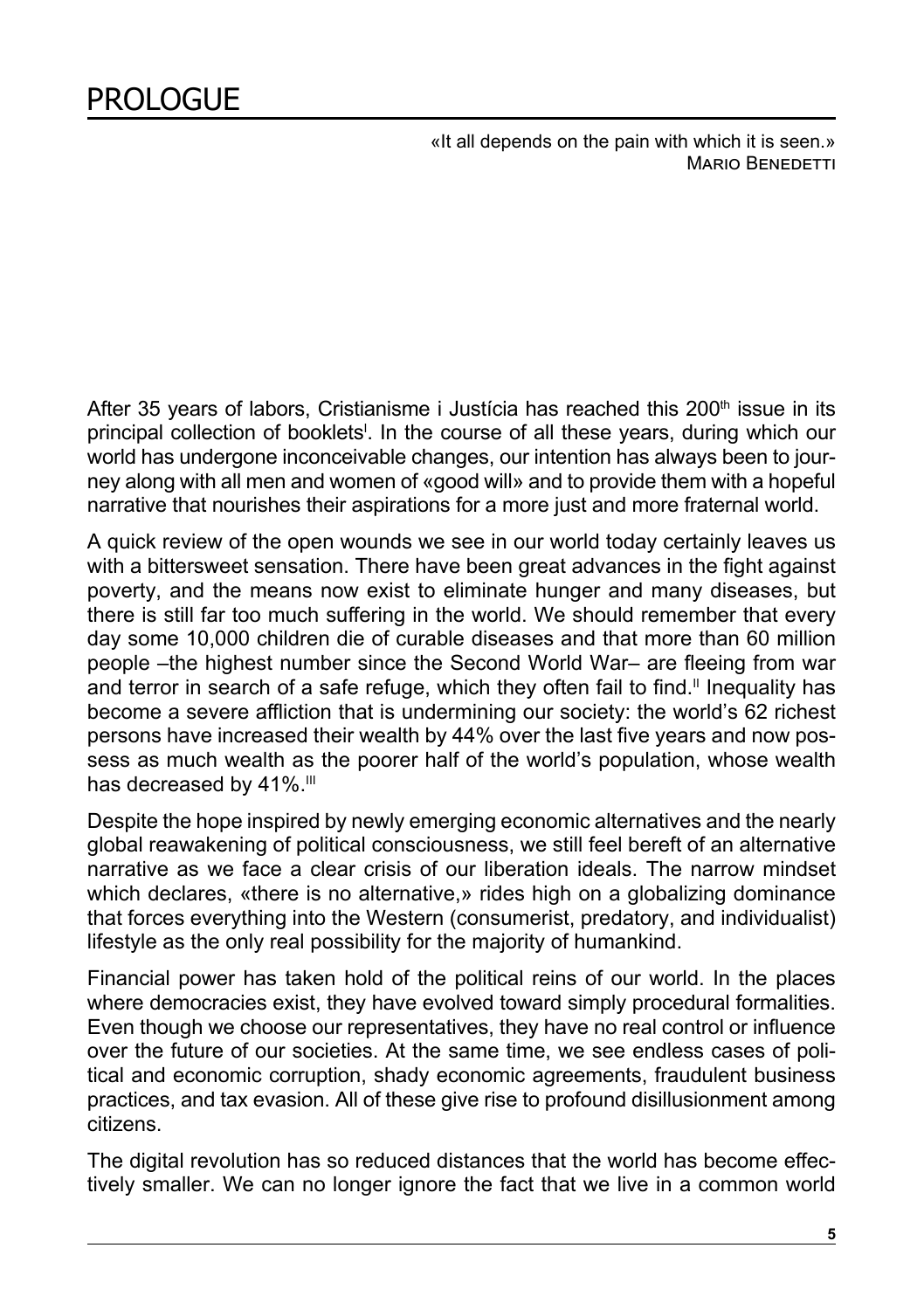where everything we do, each gesture we make, has a great repercussion on the lives of thousands of other persons. We are most definitely more interdependent. Despite this, the level of material welfare to which we aspire does not appear to be universalizable. The tendency toward exclusion is intrinsic to the system, leaving the lives of millions of human being in a precarious state.<sup> $V$ </sup> We find it impossible to see any kindness in the face of a system which is essentially dominated by the impersonal forces of business and finance.

Society has become more sensitive to questions of ecology and environment, and it condemns discrimination by reason of sex, race, or religion. However, our reaction to injustice tends to be one of anxiety. We lack the real conviction needed to activate the energies needed to change direction. These energies can be found only through personal change and a firm commitment to a more serious, coherent life that is dedicated to helping the least and the last.

At the level of Church, after several wintry seasons we joyfully welcome the arrival of Francis with his winds of change. The Church is faced once again with the need for *aggiornamento.*<sup>V</sup> As Pope Francis says, the Church should be a «field hospital» that heals wounds, not a rigid institution that produces greater exclusion by expelling people from her bosom because they fail to conform to the required standards of purity.

Our reality summons us to work on each new frontier that opens up before us; it cries out to us to humanize structures that are causing great suffering. If in the past we stressed the socioeconomic reasons for injustice in the world, today we want to broaden our horizon and analyze injustice from new perspectives. If in our 100th issue we conducted a review of the past, in this issue we want consider how we should open ourselves up to new challenges without forgetting the basic commitments that define us.

This booklet is also a clear reflection of the teamwork that characterizes our center. It arose from an initial consultation carried out with all the volunteer scholars of CJ. More than 30 persons responded to a questionnaire in which we set out the challenges which faith presents to justice in our days, as well as those which justice presents to faith. The responses gave rise to a preliminary outline, which was subsequently filled in by the persons who authored the various pieces in this booklet.

The result is a reflection that seeks to present new debates -though, for reasons of space, not all the ones we would like to include– and also to remind us of those imponderable elements that should not be forgotten in any updating of the concept of justice. The present book strives to be not only a useful guide for our future reflection within CJ but also an invitation to collaborate, which we extend to all those persons who desire to engage earnestly in the dialogue about faith and the struggle for a more just world.

> Xavier Casanovas Director of Cristianisme i Justícia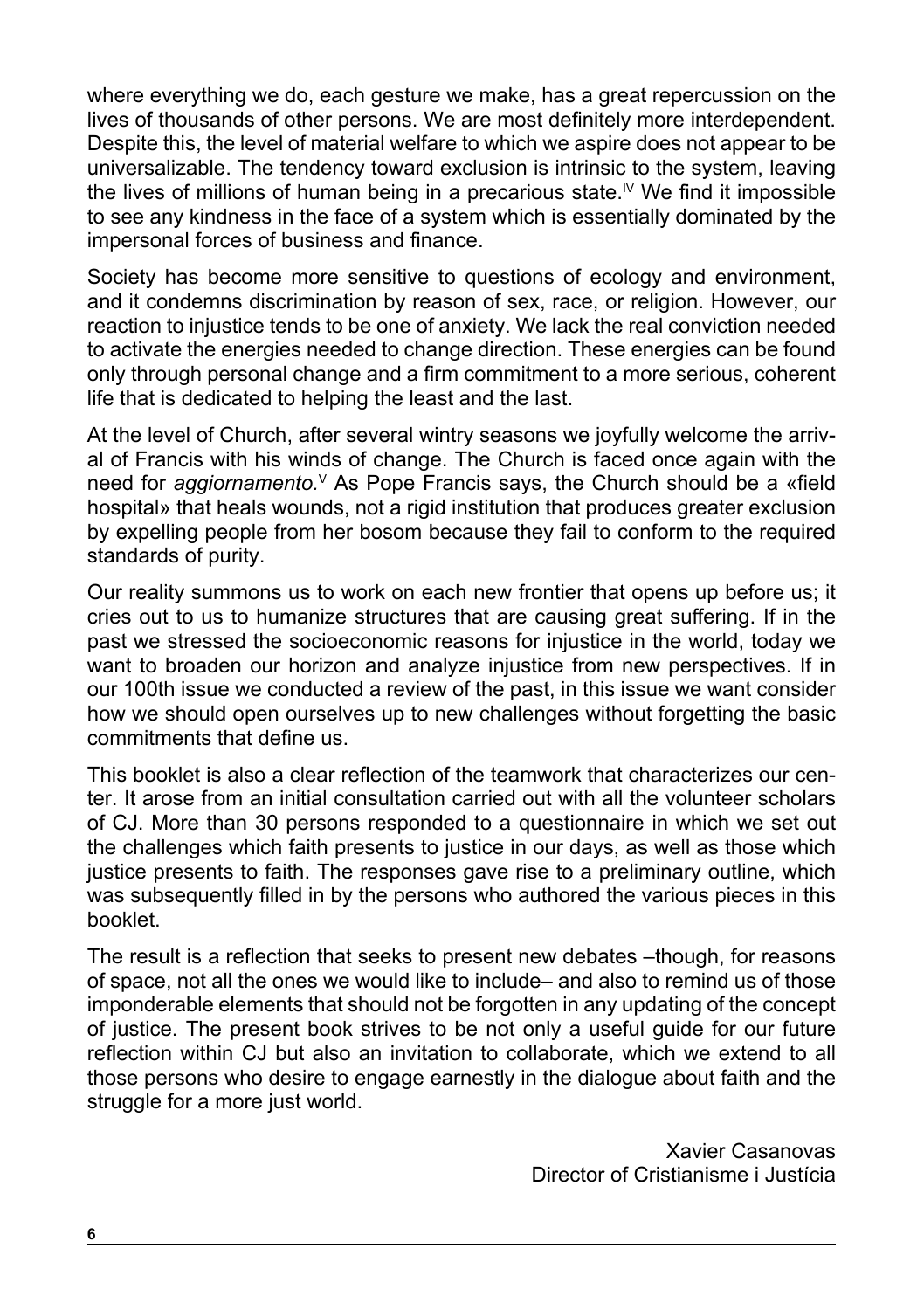<span id="page-6-0"></span>Since the very first booklet published by Cristianisme i Justícia, the purpose of these reflections has been to engage faith and justice in dialogue so that they can provide one with another mutual nourishment. In the last few decades, however, the concept of justice, originally understood only as socioeconomic justice, has been enriched with new dimensions. It is not as matter of diluting the concept of justice but of incorporating into the faith-justice debate realities that had been mistakenly marginalized: cultural diversity, the perspective of gender, environmental justice, etc. Behind each of these dimensions we find portions of suffering humanity that have until now not been taken sufficiently into account.

# **1. IN THE FACE OF SERIOUS SOCIO-ENVIRONMENTAL CRISIS, THE URGENT NEED FOR A PLANETARY ETHIC**

#### *Oscar Mateos*

Our globalized world and its consumerist model are like a huge trans-Atlantic liner heading straight for disaster. Such a statement is neither dystopian nor exaggerated: our ecological footprint has reached extraordinary dimensions, to the point where the planet is no longer capable of regenerating a large part of what we consume. Experts warn that if we maintain the present rate of consumption, by the year 2050 we will need the equivalent of at least three earth-sized planets to provide for our needs and dispose of our waste. The consequences of this economic model are well known by all: global warming, climatic change, environmental refugees, etc.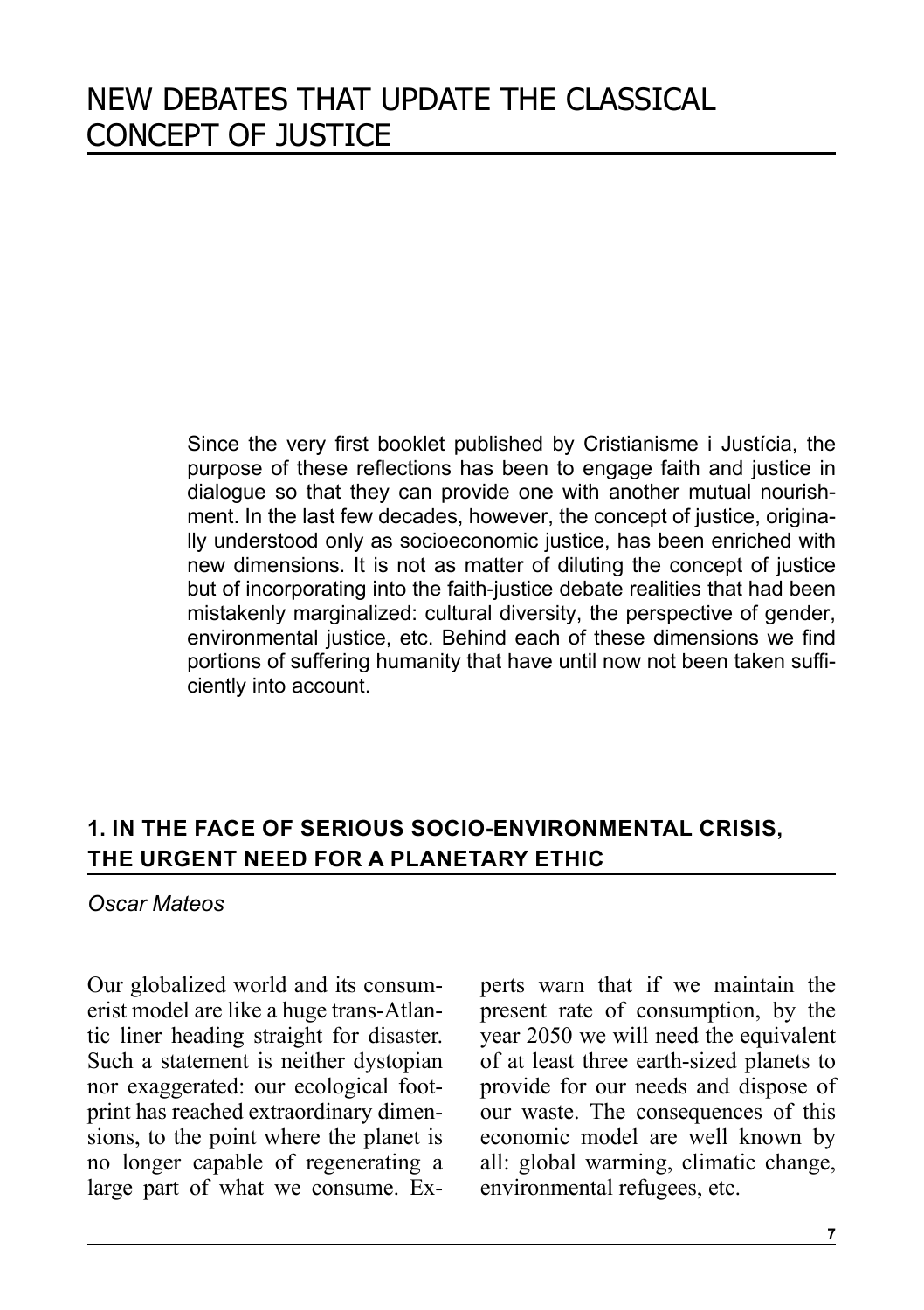The almost anecdotal treatment which climatic change was receiving just a few years ago has been replaced by a great sense of urgency in the face of this serious threat.<sup>1</sup> Environmental justice has thus become an intrinsic, inescapable part of the broader debate on justice in the  $21<sup>st</sup>$  century. From great international organizations to the principal world leaders, from multinational corporations to leading scientists, almost everybody today recognizes what is undeniable and what has been repeatedly denounced by some persons for years now: the current model of Western life is not universalizable. The rapid economic growth of the so-called emergent countries, following the capitalist model of development, has not been good news, for it has become evident that development is something more than economic growth and that our present progress has been achieved at the expense of environmental depredation and the consolidation of unsustainable consumption. It was only when hundreds of millions of people in the global South (especially in China and India) embraced this model, which previously had been available to only 15% of the planet's population, that we realized that progress and development need to be defined by criteria and values other than merely economic wealth and the capacity to consume.

We are heading down what appears to be a dead-dead street; we are at a critical crossroads; we are faced with a countdown to which humankind must respond with great urgency and diligence. «Climate change is a global problem with grave implications: environmental, social, economic, political, and for the distribution of goods. It represents one of the principal challenges facing humanity in our day» (*Laudato Si´,* no. 25). «A cry arising from humanity and from the Earth itself, one that must be heard by the international community,» was the exhortation Francis addressed to the Paris Conference on Climate Change (COP21), held in December 2015. There is no doubt that COP21 was a first step in broadcasting the urgency of the present situation, but the conference also once again made manifest the lack of instruments and alternatives for transcending the current model of production, consumption, and development. The flywheel of capitalism needs to keep spinning... In the words of Pere Casaldáliga: «Who will block their radios, and how and when will they do it?»

#### **1.1. Regulating from above: a terrestrial community with a common destiny**

The situation is complex. There exist instruments and initiatives that deal with some of the collateral effects of environmental devastation. These constitute a form of «fragmented governance,» but we are still lacking binding instruments that establish a truly global form of governance. This situation highlights one of the great dilemmas of this  $21^{st}$  century: while our problems have been globalized, our mechanism for resolving them have remained trapped in the nation-state framework.

This disquieting context offers us at least one bit of good news: there seems to exist a growing awareness that the ecological question is not something fictitious or theoretical; it does not pro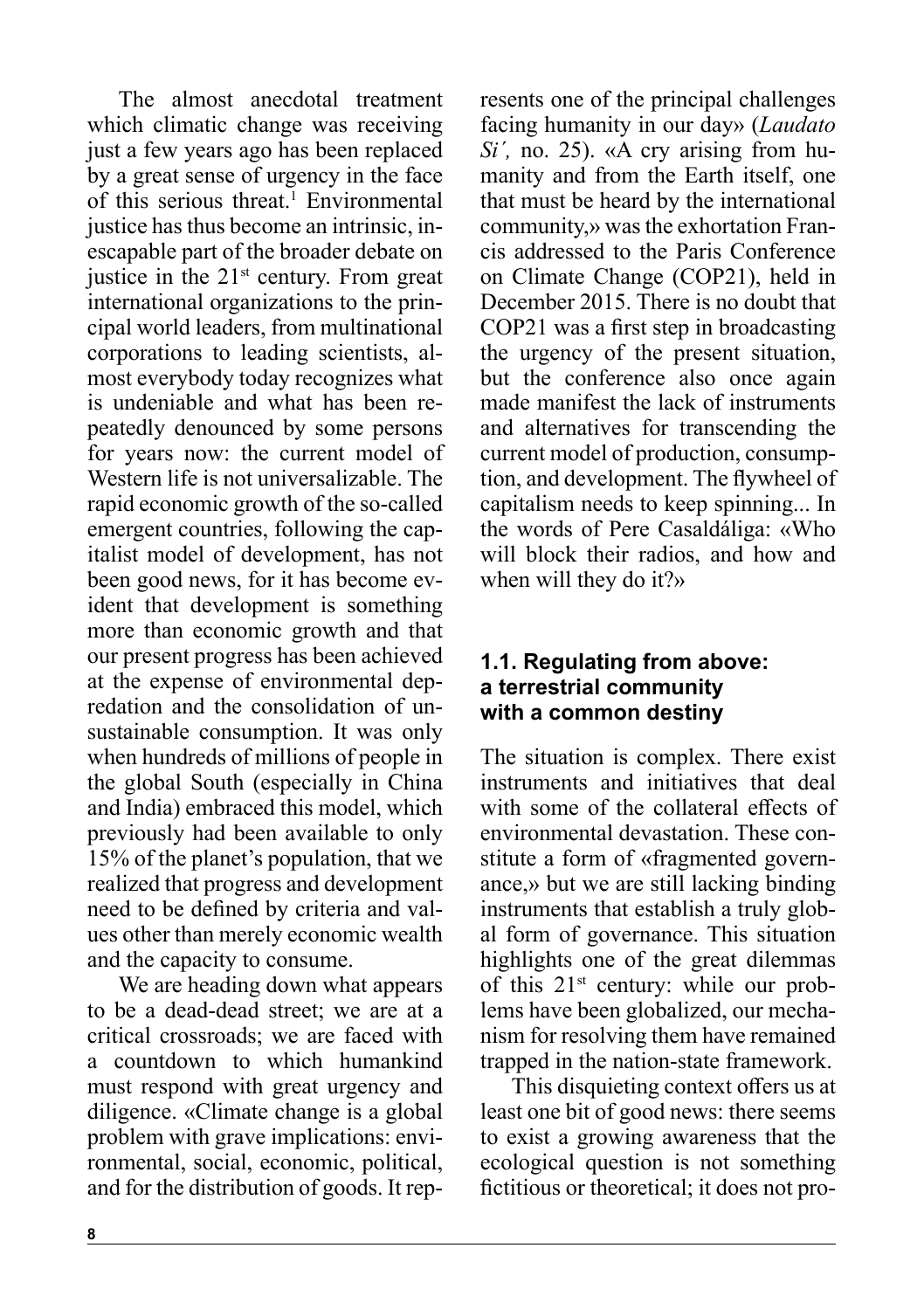ceed from a small group of scientists but arises from an increasing sensation that we are dealing with a problem of great moment. Even the World Economic Forum, which meets annually in Davos, and large intelligence networks like the CIA include this matter in their agendas, even calling it the principal threat to world security. This increased consciousness is something positive –provided it is not too late.

However that may be, the lack of a planetary ethics and the dominance of a highly individualistic social, economic, and cultural model make it difficult to confront the problem by seeking a global solution.

As is stated in the prologue of the Letter of the Earth, «we are one single human family and one single terrestrial community with a common destiny.» This destiny involves not only present-day humans but also other species and the generations that will come after us. A sense of interdependence is today much more important that it has been in any other historical moment: we are interdependent with the biosphere, and we are interdependent with future generations.

We must not blunt in ourselves this sense of urgency. We need a great global pact which goes beyond the paradigm of national security and embraces the paradigm of planetary security. We need a pact which involves, commits, and obliges everyone (individuals, nations, organizations, businesses,...) to produce, consume, and live on the planet in a way that guarantees the future of all. Such global governance is difficult and almost unimaginable in a context where national and private interests take priority over the common good, but it has to become a reality if we want the planet to continue to support human life.

#### **1.2. Overwhelming from below: toward a civilization of shared frugality and poverty**

Besides regulating this model from above, we need a style of life that is able to spread and to overwhelm the system from below, by promoting cultural transformation and by repoliticizing and reeducating our consciences and our habits. As Jorge Riechmann advises, we need to replace a «culture of hubris with a culture of moderation.»

Overwhelming capitalism from below requires restoring power to politics and applying a model of civilization based on shared frugality and poverty. There are many grassroots initiatives that work for change by networking in ways that are much more democratic and participatory than traditional politics. Fresh initiatives are emerging that make people aware that another social and cultural model is needed.

Overwhelming capitalism from below requires restoring power to politics and applying a model of civilization based on shared frugality and poverty

This cultural model should also be overwhelmed as regards the identity it has constructed around consumption,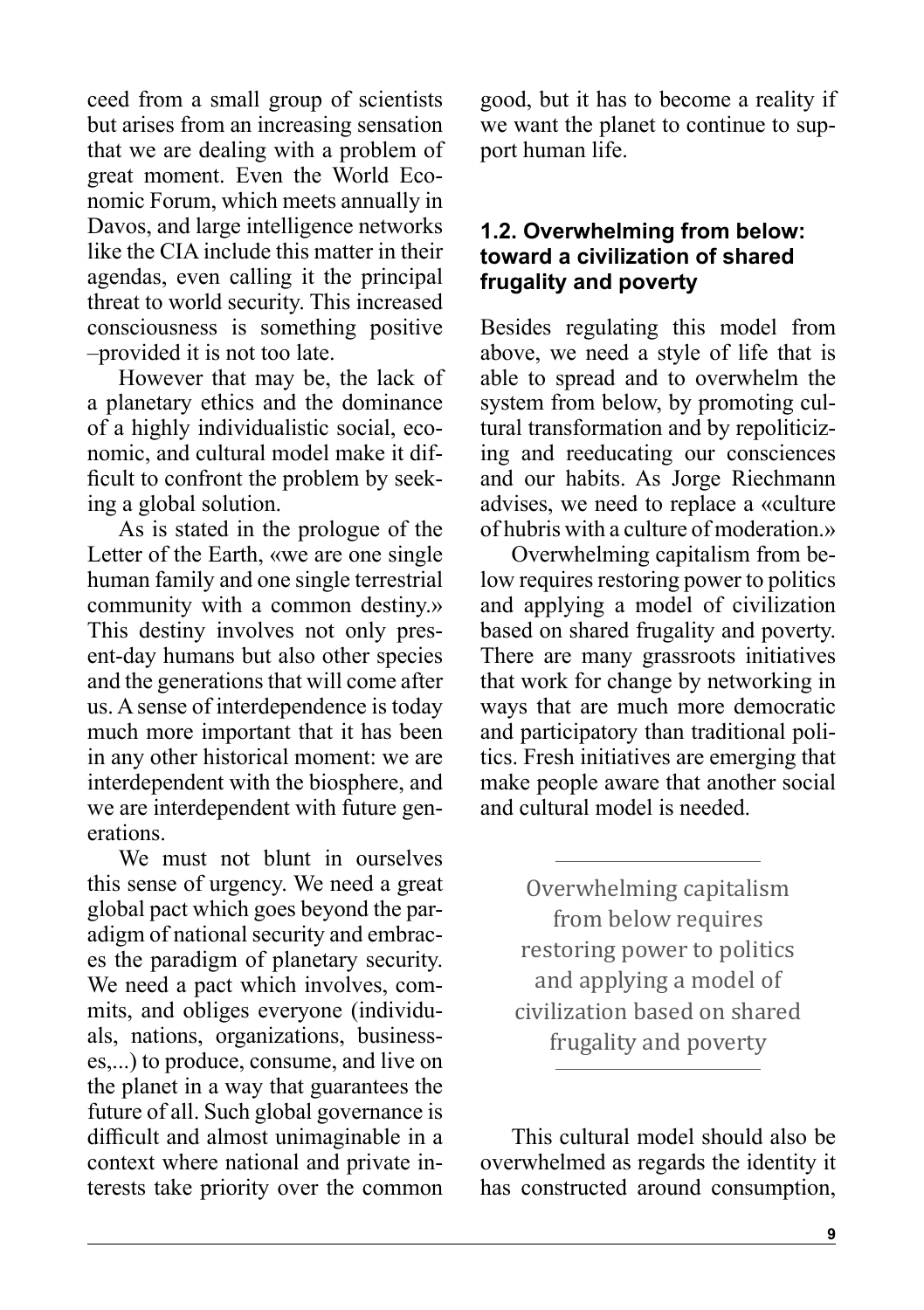<span id="page-9-0"></span>understanding consumption as the type of social relationship that has historically generated social stratification and hierarchy. Everybody consumes, but not everybody consumes well. Moving beyond the political, governmental dimension, we need to deconstruct this cultural dimension in order to meet the challenge of avoiding homogenization. Encouraging dialogue among civilizations and recovering the practices and wisdom of the planet's diverse cultures are important challenges that need to be undertaken.

Such are the challenges before us. As Francis says in his encyclical *Laudato Si´¸* we are more conscious than ever of the current diagnosis, the alternatives available to us, and our responsibility for the lives of future generations. But now the countdown has begun; we can wait no longer. A model based on frugality and poverty is not only desirable but is possible and necessary. And it can be enabled and reinforced through a spirituality which includes interreligious and intercultural dialogue.

# **2. JUSTICE, EQUALITY, AND THE RIGHT TO BE DIFFERENT**

*Joan Carrera*

Since behind every theory of justice we find an ethical and anthropological model that gives priority to certain definite values, the viewpoint of Christian anthropology should allow us to feel closer to one ethico-anthropological model than to another.

While focusing on the root concept of justice, from which flow the second-generation social rights, we must also include other aspects, which allow for a complex theory of justice that takes into account the present reality and responds to the complexity of modern-day society.

One plausible contribution from both the Christian tradition and socialism has been the notion of equality, which naturally inspires us to be concerned about persons who may be deprived of the ability to develop their full potential because they lack certain social rights. At first, the ability to exercise these social rights depended on the charity extended to disadvantaged persons. Later on, it was recognized that these basic rights are inherent in all persons, so that obligations are imposed on the state and society to guarantee their free exercise.

When in some societies these rights gradually became consolidated, they produced freedoms that were no longer the exclusive patrimony of the social classes that possessed the effective means for exercising them. But people soon realized that different accents had to be incorporated into the notion of justice so that not everything was reduced to the question of economic equality. It must be said that this broadening of the notion of justice was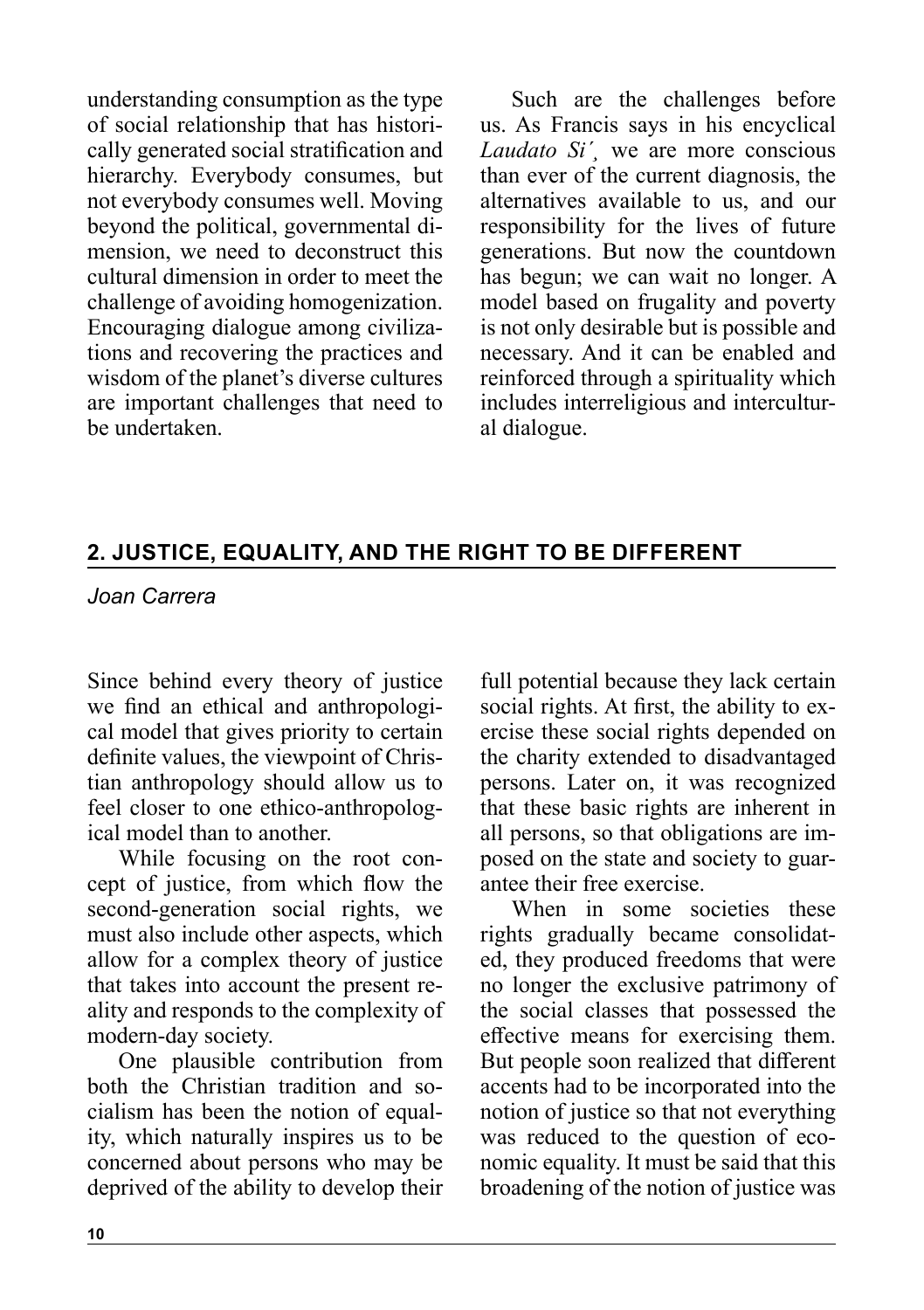not always viewed positively by social and political movements. In fact, some movements were at times opposed to such broadening.

## **2.1. From inequality to the acknowledgement of differences**

The central point of the debate concerns our definition of the ways in which we are equal and of the differences that are acceptable. At the same time, we need to harmonize social and economic equality with the right to have cultural differences acknowledged. These two factors have often been presented as opposed to one another and difficult to bring together, the assumption being that economic growth implies the loss of a more tribal identity.

> True justice requires that we consider the different types of aid needed by different collectives

We can affirm that the right to have differences acknowledged, like the right to equality, has a universal foundation: everyone has a right to be recognized in his or her unique identity.<sup>2</sup> When we place the accent on equality, we do so on the premise that *everybody* has an identical package of universal rights. On the other hand, when we place the accent on the acknowledgement of differences, what we are doing is recognizing that *everybody* has the right to have his or her identity acknowledged.

Differentiation has been frequently ignored, submerged, or assimilated in favor a mainstream or dominant identity.<sup>3</sup>

In a society as complex as ours, true justice requires that we consider the different types of aid needed by different collectives. In other words, we would not be just if we were to apply the same treatment to everyone without taking differences into account. Thus, distributive justice –or rather, redistributive justice– requires differentiated policies of redistribution.

#### **2.2. From** *solely* **socioeconomic injustice to justice that is** *also*  **cultural**

In contemporary society we see evidence that economic injustice and symbolic or cultural injustice are interrelated, even though many persons tend to sacrifice one or the other of these aspects when they present their solutions for injustices. There are therefore two types of injustice.

The first type of injustice is socioeconomic, which is rooted in the very structure of our society: exploitation of labor, low wages, job insecurity, lack of health coverage, etc. The second type of injustice is symbolic or cultural; it is perhaps not so evident at first, but it is just as devastating as socioeconomic injustice or even more so. A clear example of this type of injustice would be cultural domination, that is, subjecting people to models of interpretation and communication that are associated with a foreign culture and are therefore strange to them. Another example would be the failure to acknowledge differences, which makes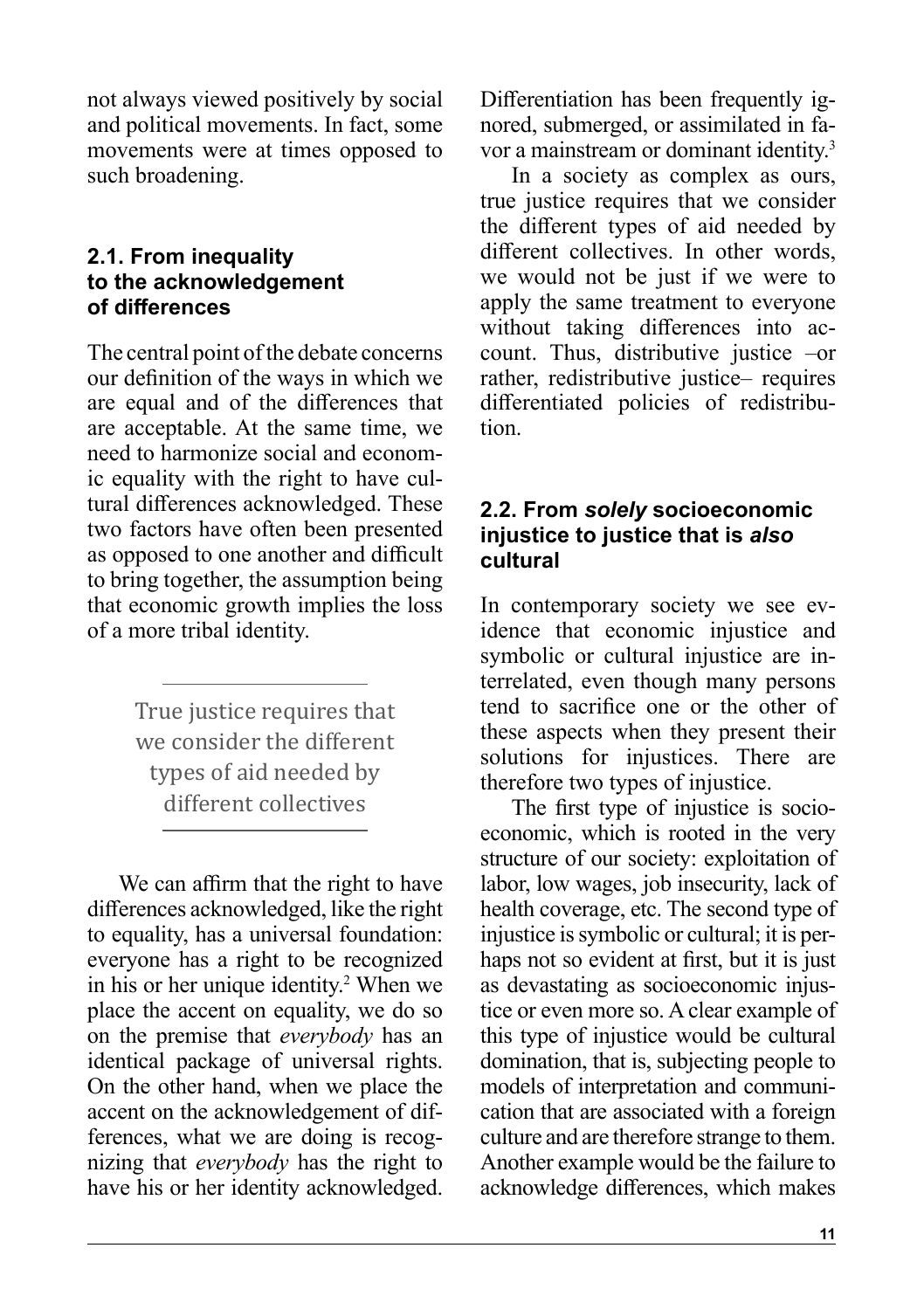people invisible in terms of the dominant models of interpretation, communication, and representation. Still another would be the lack of respect evident in stereotypes which consistently despise and devalue people and yet are often found in public cultural representations or everyday interactions.

Both socioeconomic injustice and symbolic injustice have become widespread in our society. Solutions for the former require socioeconomic changes while solutions for the latter require cultural changes. For some authors, the liberal solutions provided by the welfare state and multiculturalism (understood more as a cultural mosaic with a common juridical framework) are superficial solutions that may even have negative consequences in the long run. In the case of the welfare state, it is true that it works to improve economic and political redistribution, but it does not really confront socioeconomic injustice since it leaves intact the very structures that are at the base of this injustice. The same can be same of the multiculturalist solutions: they assume a superficial mutual respect among already existing identities, but they do not go deeper or try to change their contents.

# **2.3. From basic equality to the right to be different (without disturbing equality)**

The most radical solution involves carrying out a profound restructuring of both the relations of production and the relations of acknowledgement. In the sphere of identity, this means a certain deconstruction of identities in order to generate a new structuring which

would increase the self-esteem of all members of the society, whoever they be or wherever they come from. People have to appreciate the identities of others on the basis of their own identity, thus making the society into a dynamic mosaic in which the different identities truly feel the need for mutual relationships with one another. A very good example can be found in the matter of gender equality, which represents both the aspiration for economic justice and the aspiration for acknowledgement of the differences denied by sexism. It is impossible to satisfy one aspect while sacrificing the other. The ideal solution requires not only profound restructuring in the economic sphere but also deconstruction of identity.

This more complex notion of equality obliges us to broaden the liberal vision of the «citizen» (an individual with rights) and move toward a more communitarian vision, one in which the citizen is a member of a concrete community with a concrete vision of the world. Acknowledgement has to come for a specific cultural identity, for this is essential for the development of individuals as social beings.

Equality understood in this complex way recognizes that men and women need a community context in order to reach their full psychological development and to be able to relate to others without complexes or pathologies. This context is basically a culture in the widest sense of the term. This communitarian sphere is where our duties (the forces that bind us to others) most spontaneously arise. It is this cultural context, therefore, that makes it possible for us to learn to respect the identities of other persons. It is impor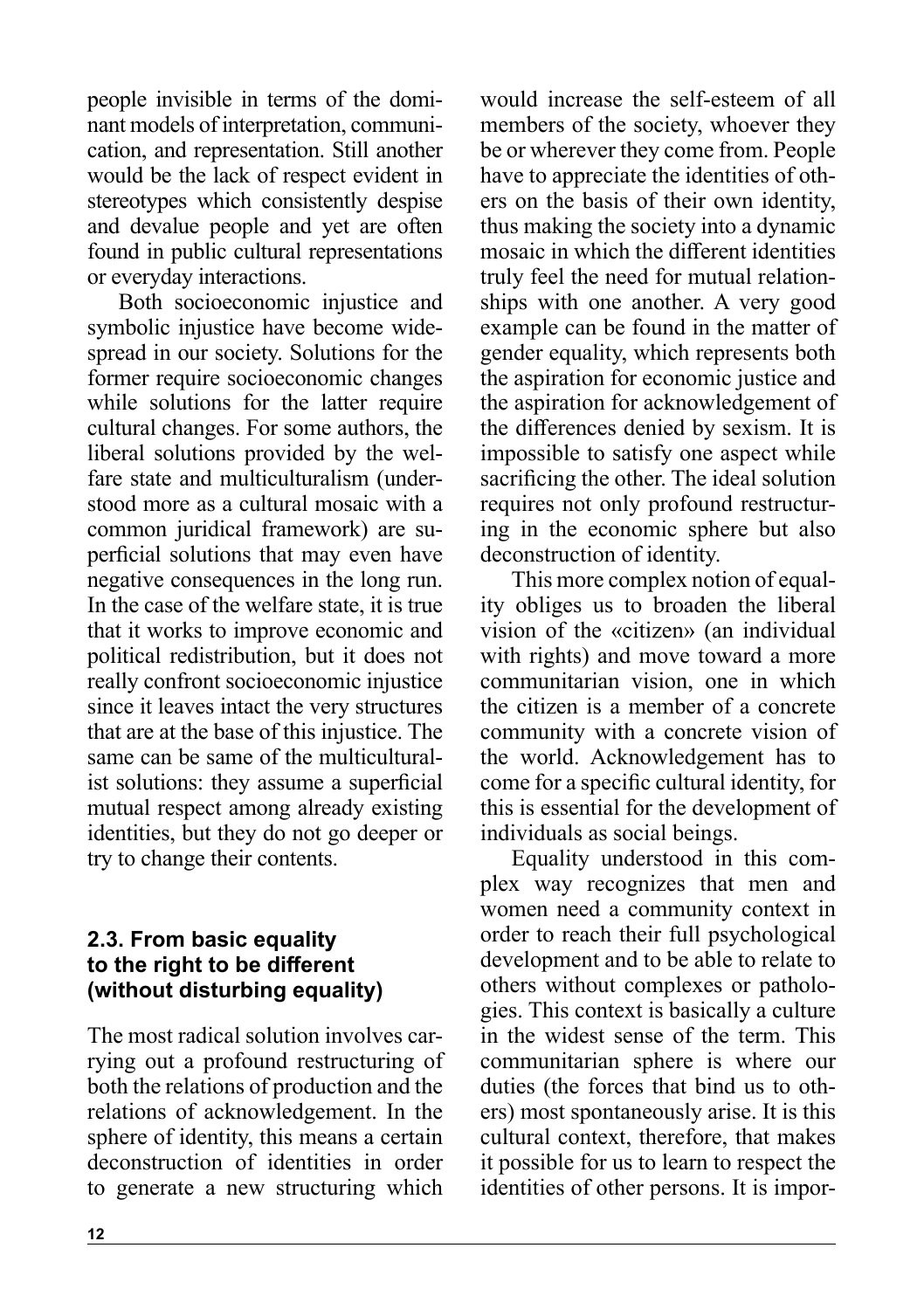<span id="page-12-0"></span>tant that the inclusion of the right to be different in the individual and the collective spheres be founded on a notion of basic equality. The right to cultural difference cannot violate the aspiration to basic equality, especially in the political and socioeconomic sphere.

#### **2.4. Toward greater respect and acknowledgement of cultural differences**

Identity and the cultural dimension are constitutive components of the human being. This is true even though entire peoples and cultures have been exterminated in the name of freedom and equality. Indeed, the ideal of «universal freedom and equality» has sometimes been used for the sole purpose of imposing a particular culture or ideology on others. We must move beyond this perspective with the help of more complex conceptions which allow us to include respect for difference within the notion of equality and to find a middle path between an egalitarian conception that is homogeniz-ing and relapse into ethnocentric norms.

To be sure, that path is not easy to find; it requires continual discernment. We need to discern between 1) the affirmation that one's own traditional culture deserves acknowledgement and 2) the recognition that every culture needs interior purification and revitalization in order to surpass those values and practices in it that may be considered inhumane.

# **3. AGAINST FEMINICIDE, THE CULTURAL REVOLT**

#### *Sonia Herrera*

Concepción Arenal used to say that «society cannot in justice forbid half the human race the honest exercise of their faculties.» That is precisely what we are speaking about when we address the issue of gender inequality, one of the most flagrant injustices of all time. It is what Ivone Gebara would call a «radical evil» that has oppressed half of humankind for thousands of years.

Traditionally we women have been described as «the other»: we are the particular, the strange, the anecdotal variant of the universalizable model of the white, western, affluent, heterosexual male, whose identity should apparently be the paradigm for all human beings. Even though we women are the majority, we have been constantly demeaned; we have been treated as a collectivity with no respect paid to our rights, our demands, or our needs.

The inequalities we experience as women are as manifold and diverse as the forms of violence we suffer for being women. We experience discrimination and violence in different spheres, such as the worlds of work, justice, politics, the environment, sexuality, culture, health, and social relations. That is why it important to approach these spheres from a perspective of gender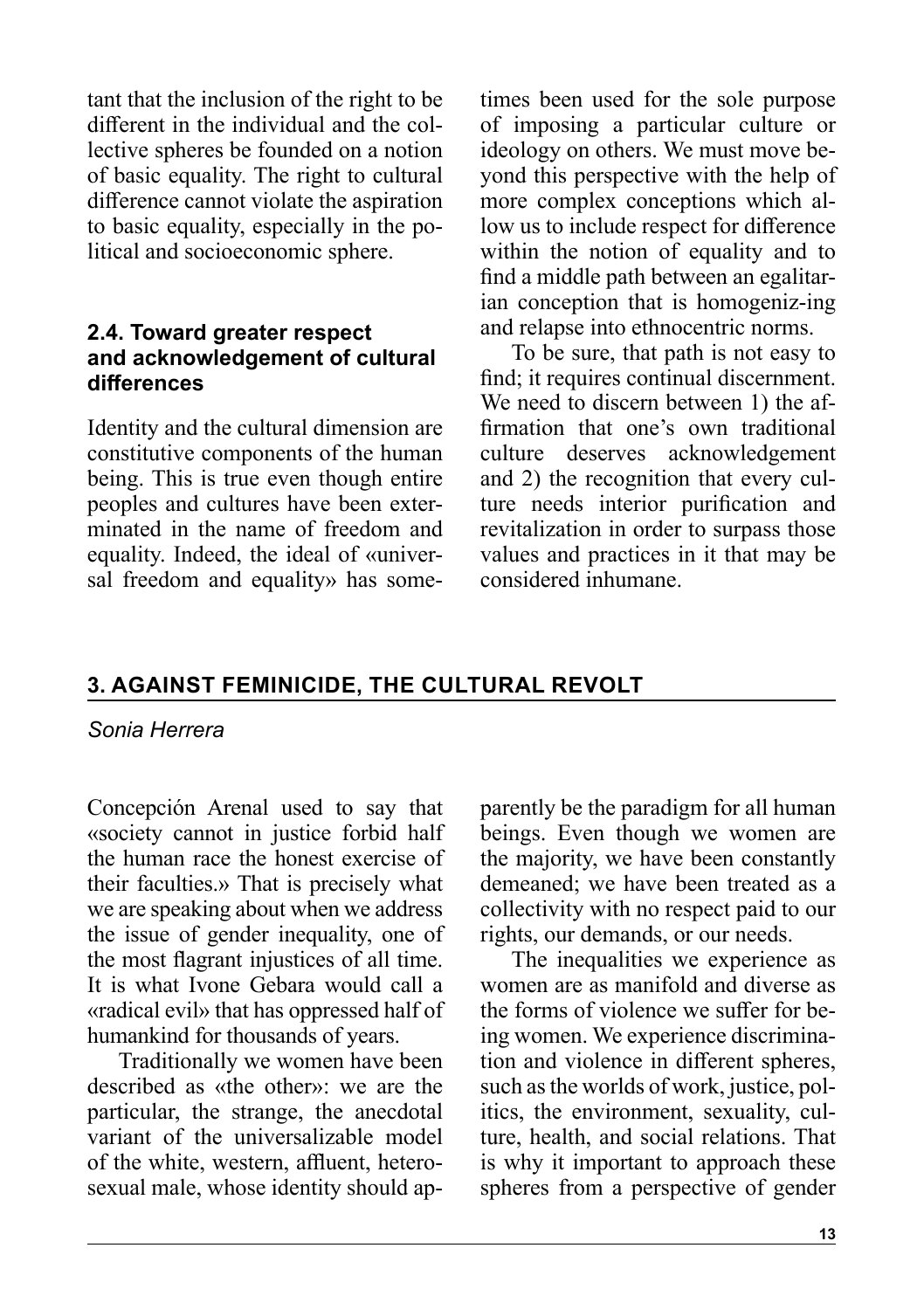–which is feminist, of course– and also from an intersectional perspective, in order to make visible the links between gender discrimination and other types of discrimination, based for example on social class, ethnicity, race, religion, age, or sexual orientation.

# **3.1. From the tip of the iceberg to the multiple forms of violence**

The forms of violence that are exercised against our bodies and our lives are of many kinds. Years ago Amnesty International designed and published a tool that has served to reveal that diversity and to treat the phenomenon of macho violence in a more complex way. The tool is called the Iceberg of Gender Violence.

When we speak of gender violence, the first things that come to mind are the physical beatings and the feminicides, which are simply the tip of the iceberg. Then we think of the sexual violence, the threats, the insults –but even those assaults represent only a part of the problem, the most visible part. Below the tip we find all kinds of more or less subtle, hidden forms of violence: contempt, control, symbolic violence in the media, systematic disregard, street harassment, sexual division of labor, etc. These types of violence form the perfect breeding ground for rendering the most baneful consequences of patriarchal culture something «normal» and socially acceptable.

The dramatist Humberto Robles captured the feminicides in Ciudad Juárez in the phrase, «Female body: danger of death.» Reality makes it clear to us that this is the truth. In Spain 1,083 women have been killed by their partners or ex-partners just since 1999.<sup>4</sup> But official statistics do not take into account all those gender-motivated murders of women that were committed by aggressors who had no intimate relationship with the victim, because Spanish legislation has still not incorporated the much broader, more inclusive concept of «feminicide» into its codes.

# **3.2. From the evidence to the deconstruction**

Feminicide is without a doubt a global phenomenon with nuances specific to the context of each country. Every year it takes the lives of some 65,000 women around the world, according to data of the United Nations.<sup>5</sup>

Besides this deprivation of life itself, there is much more evidence demonstrating the situation of discrimination that we women face on a daily basis:

- Some 35% of women in the world have suffered physical and/or sexual violence at the hands of their partner, or sexual violence at the hands of a non-partner. In some places the percentage can reach 70%.
- Some 98% of the persons exploited sexually are women. They total 4.5 million around the world.
- Every year two million girls are submitted to genital cutting, these being added to the 100 million women who have been genitally mutilated in the past.
- Some 700 million women around the world were married before they were 18 years old. Of these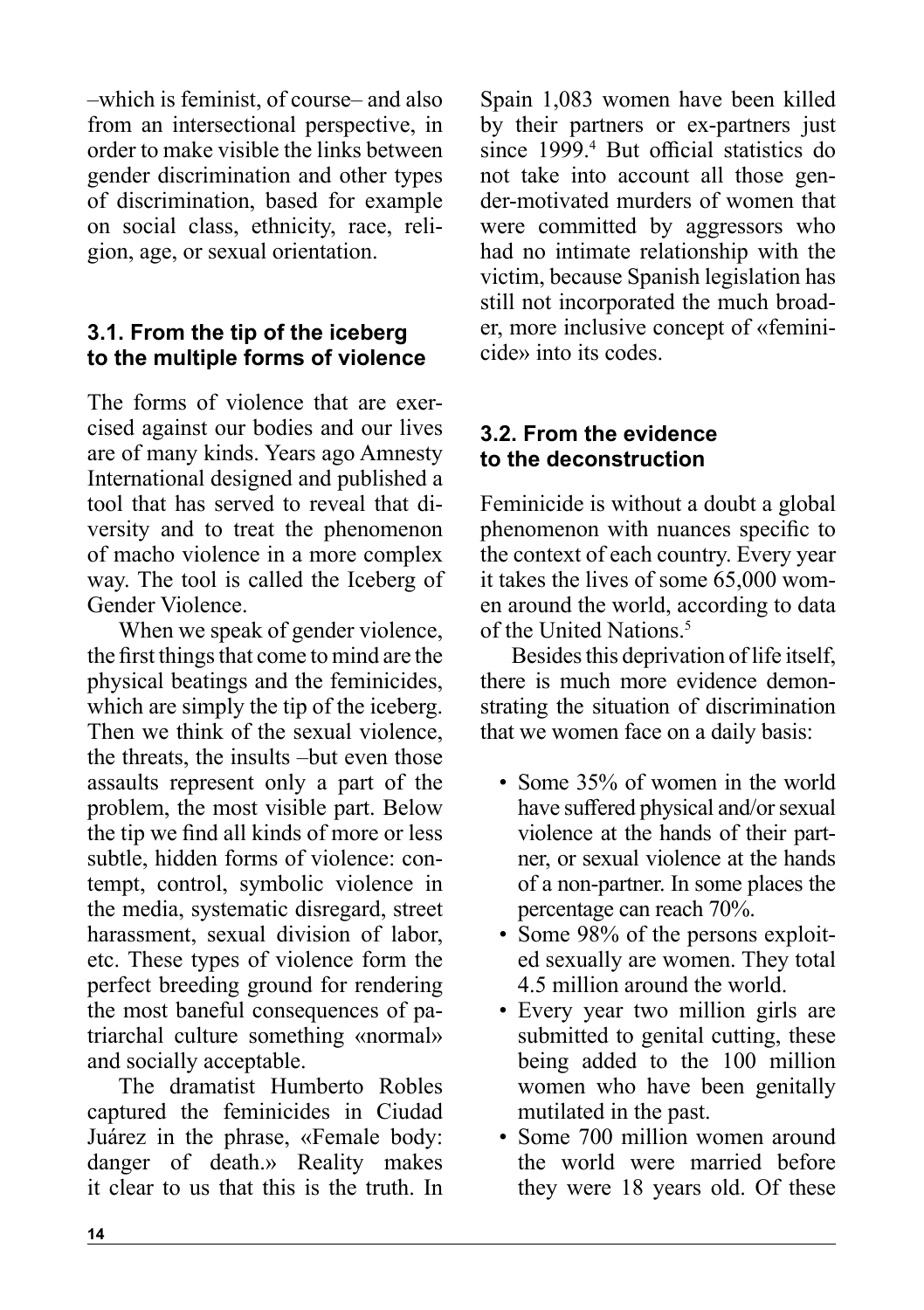250 million were married before they were 15.

- In the European Union between 40 and 50% of women have suffered sexual harassment, physical contact, or unwanted sexual insinuations in their workplaces.
- Some 99% of farmland on the planet belong to men, even though women produce 70% of the basic foodstuffs.
- Two-thirds of the illiterate persons in the world are women and girls.
- Although women make up 65% of persons with degrees in Spain, they represent only 45% of the labor market.
- Seven of every ten women have suffered some type of street harassment.
- In Spain, the difference in salaries between men and women is 19.3% (three percentages points above the European average).
- Some 84% of the parliamentarians in the world are men, even though women represent more than half the electorate.
- In secondary-school textbooks women are the great absentees: they are represented in only 7.5% of them.
- Only 10% of the films we see have women as protagonists.

We could keep piling up figures that reveal that Victoria Camps was perhaps much too optimistic when she stated that the  $21<sup>st</sup>$  century would be the «century of women.» We must confront many challenges before «the whole social order perceives that it is just for us women to have half of everything» because of equality of rights, as the philosopher Amelia Valcárcel has argued. To reach that point, the greatest challenge lies in incorporating the perspective of gender in all fields of knowledge, in all human activities (including the «faith-justice» commitment), and in the deconstruction of the hegemonic discourse, which continues to be principally androcentric.

> To reach that point, the greatest challenge lies in incorporating the perspective of gender in all fields of knowledge, in all human activities

This deconstruction has to do with our personal identity; it forces us to question how the patriarchy shapes us as persons; it makes us think about the role played in our lives by different socializing factors, such as our education, the books we've read, the movies we've seen, our intimate friendships, etc. That whole process requires us to dethrone our idols and rid ourselves of certainties so that we can be filled with doubts and view ourselves from other perspectives.

The task will not be easy for it requires us to confront, at a personal and local level, cultural symbols and dominant epistemological models that are very deeply rooted. As Sayak Valencia argues, however, the problems and the forms of resistance and resilience must nowadays be viewed in two dimensions: we need to reflect on them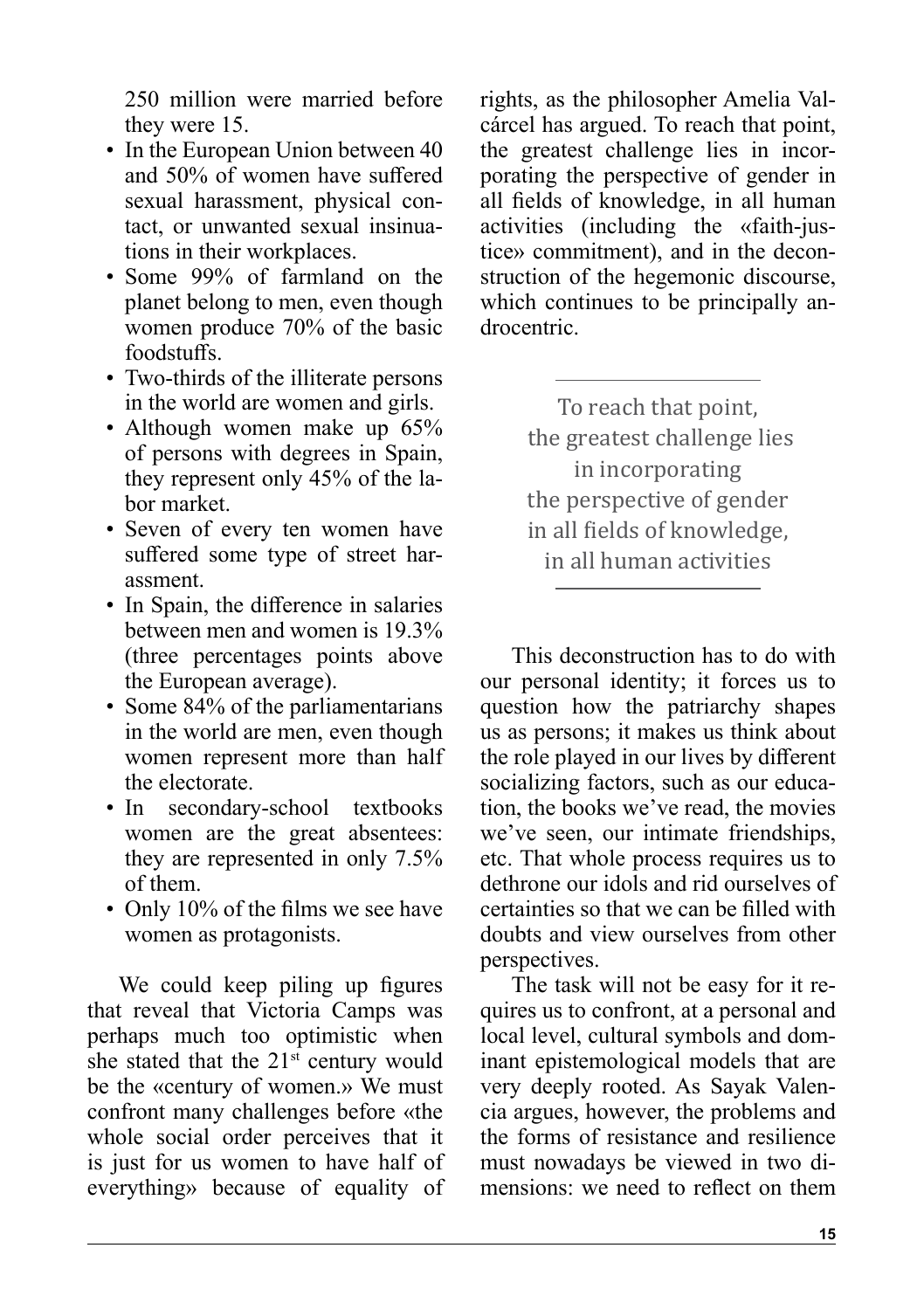<span id="page-15-0"></span>and act up on them in both their local and their global dimensions (abridged as «glocal»).

#### **3.3. Toward a Church of women and for women**

Religions and religious institutions have an important role to play in this «glocal» way of acting. We are aware that the Catholic Church has in the course of history, either by action or omission, discriminated against women and violated their rights consistently. The Church has adopted the same patriarchal discourse that, even from the times of Plato and Aristotle, proclaimed women to be inferior to men. In doing so, the Church betrayed its own tradition, which unequivocally affirms that «there is no longer male or female because all of you are one in Christ Jesus» (Gal 3,28). We know that the official theology has still not resolved many questions related to the body, sexuality, and reproduction. We know also that the church hierarchy has maintained –and still maintains– a complicit and hurtful silence regarding violence against women and continues to look the other way.

We are well aware of that, but we need to open our doors and windows because, as Higinio Alas wrote in 1983, «there is no resurrection without insurrection against evil.» If already in the 3rd century Saint Hippolytus of Rome was calling Mary Magdalene the «apostle to the apostles,» and if we women also are the «people of God,» then we should make good use of the word and reclaim the «half of everything» that is owed us, including in matters of our faith. We can ground this claim by studying the contributions that have been made to this transformation by feminist movements as well as by liberation theology, feminist theology, and other critical theologies.

A social reality becomes a social problem when people become conscious of it. In all justice, the Church can –and should– contribute to making the incontestable reality of gender inequality plainly visible, it should defend the subjectivity of women, and it should promote universal respect for the dignity of women. Ending the silence will certainly be a first stop and a prophetic sign, and it may help to keep Victoria Camps's dream for this century from being a barren hope.

# **4. COMPASSION, CARING, MERCY**

#### *Lucía Ramón*

Caring is an indispensable dimension of justice. Eco-feminist thought and practice and various social movements urge us to rethink economics, politics, subjectivity, and social relations in terms of caring. In this way we will help to reverse the crisis of environment and civilization in which we are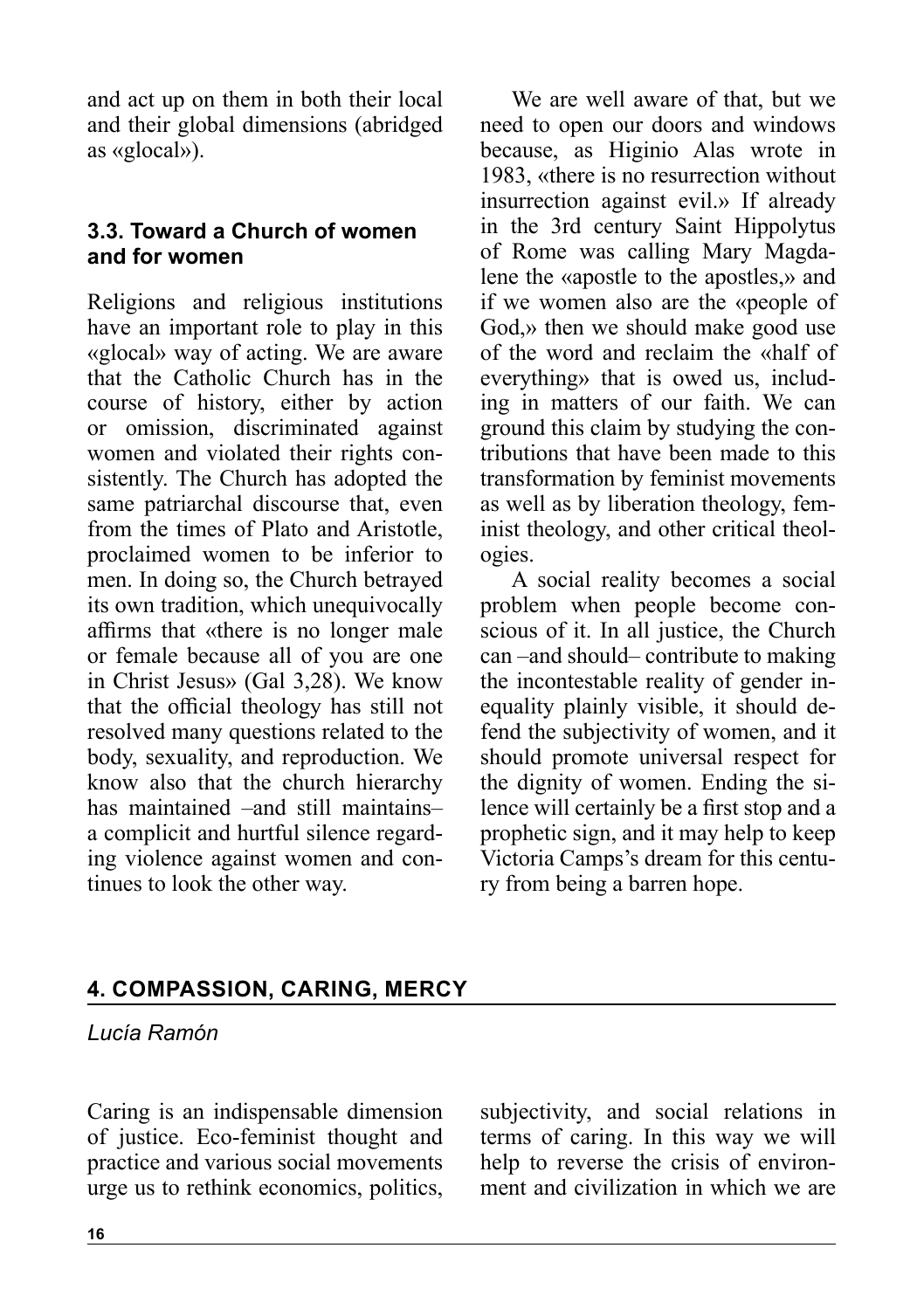immersed. We must broaden our work for justice by drawing on the contributions of the social struggles for *caringness,6* as well as on our own experiences of caring and being cared for.

The idea of *caringness* expresses an alternative stance that goes beyond the traditional concept of *citizenship,*  a term which gives markets a central place and imposes an impossible model of atomized autonomy; such a model excludes not only persons working outside the market sphere but nature itself. *Caringness* is opposed to this logic which devalues and obscures the processes that make life possible and sustain us when we are fragile and dependent. In contrast to this logic which masks our constitutive interdependence and vulnerability, *caringness*  places caring for life at the center of economics, politics, social analysis, and both personal and community life.

In this new perspective, every person without exception forms part of a broad horizontal network of caring. This affirmation of *caringness* requires us to struggle against relations of domination in which only some persons are caring and others are cared for. Our goal must be mutual caring, without hierarchy and without privilege, and it must include care for the earth, our home<sup>7</sup>

The *caringness* places caring for life at the center of economics, politics, social analysis, and both personal and community life

# **4.1. From invisibility to the revolution of caring**

We propose a revolution of caring as an alternative to the growing commercialization; we want caring to be universalized instead of being *feminized* and made invisible. That is to say, everyone (both men and women and the public authorities as well) should accept that caring is a shared human responsibility and a political question of vital importance. If we want a society and culture that is truly human and economically sustainable, if we truly respect the dignity of the most vulnerable persons, and if realize the urgent need to care for our common home, then we cannot confine the question of caring to the exclusively private spheres of the personal or the familial or the informal economy, nor can we make caring the exclusive responsibility of women, as if they were «by nature» more responsible for caring for life than men are.<sup>8</sup>

# **4.2. From a «judgmental» justice to a justice rooted in mercy**

This vision, which proclaims the centrality of caring, emerges from the heart of the Gospel as Good News. At the center of the Judeo-Christian tradition and our faith is the God who is revealed in history as creative, generous, compassionate, tender, and liberating Love. God is just and loves justice, but any justice that is not rooted in mercy ends up becoming «judgmental.» That is why those who pray the psalms, aware of the limitations deriving from their own sins, invoke the just God but trust in his mercy, for it is God's mer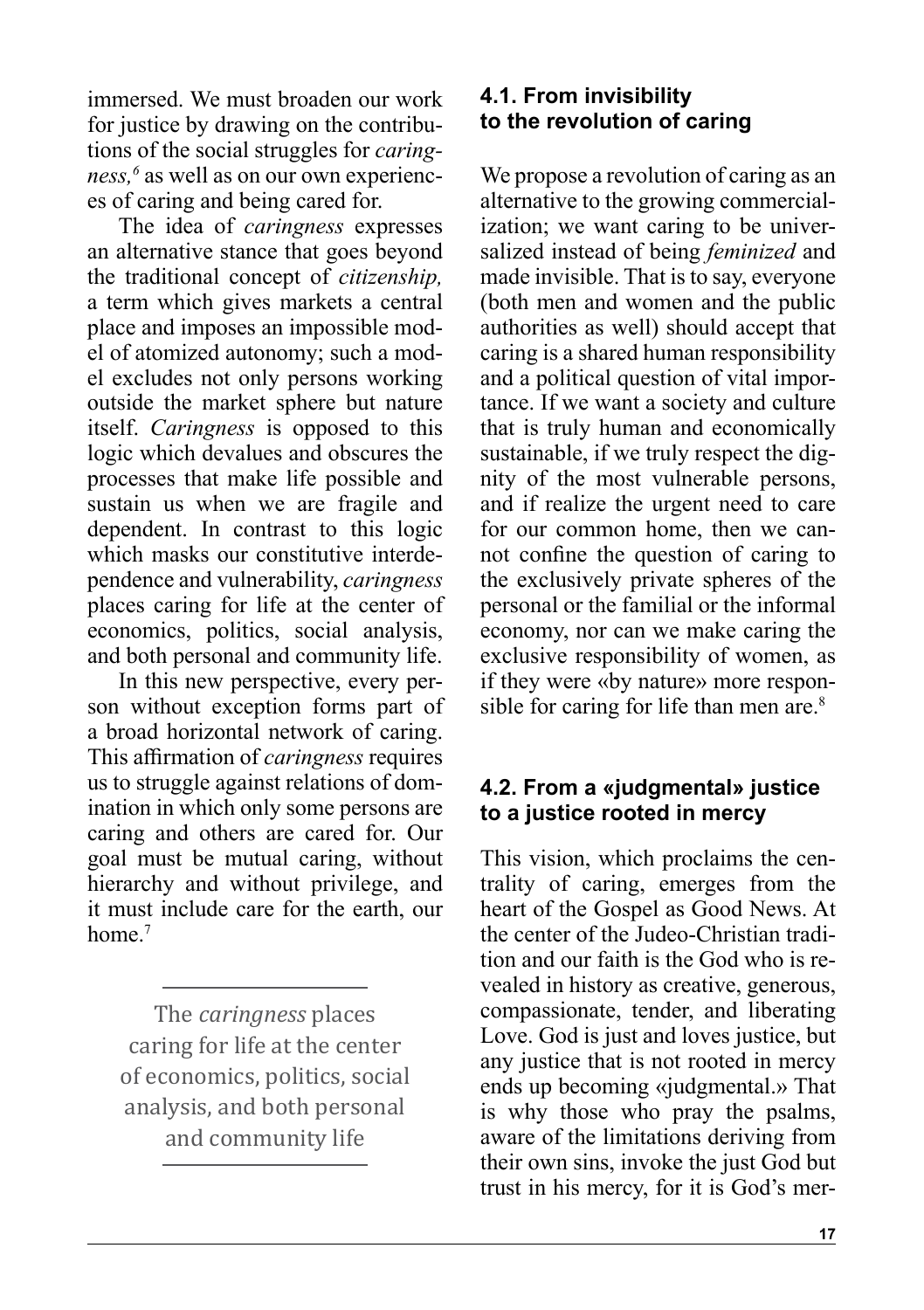cy that transforms God's justice into grace and salvation. But how does the biblical tradition understand love? We must draw on theology and experience to delve deeply into this question and so develop a truly Christian ethic and praxis of caring as an essential dimension in the struggle for justice.

In the Bible Yahweh reveals himself as unfathomable mercy. The divine *hesed* (mercy) reveals itself in palpable actions and concrete acts of kindness, but at the same time it expresses something more than just activity. It is an interior quality that is manifested as loving benevolence toward the other; it is generous donation of self that surpasses the limits of justice; its culmination is forgiveness; and it is a bountiful fount of contemplative joy and delight. Divine *hesed* is an invitation to belong to a community of life and dedicated love –the Covenant– which does not neglect the basic needs of its most vulnerable members, for without their well-being and flourishing there is no salvation.

In an oracle of the prophet Hosea, Yahweh complains to the priests because they are depriving the people of knowledge of God: they are not instructing the people in *hesed* (loyalty, mercy, goodness) and in *emeth* (fidelity, truth). A lack of such loyalty and knowledge of God leads human beings, who are created by love and for love, into a situation in which they become wolves to one another: «There is no faithfulness or loyalty, and no knowledge of God in the land. Swearing, lying, and murder, and stealing and adultery break out, bloodshed follows bloodshed. Therefore the land mourns, and who live in it languish» (Hosea 4,1-3).

It is precisely here that we discover the profound connection between the wrath of God and the mercy of God, for God's wrath is nothing else but his ethical indignation at the crushing of the poor. Yahweh is angry because the people are unfaithful to their commitment to love: «Your *hesed* is like a morning mist, like dew that disappears at dawn» (Hosea 6,4). God is angry at the people's hardness of heart and their refusal to do what is most important: «mercy rather than sacrifices; knowledge of God rather than burnt offerings» (Hosea 6,6). «Render true judgments: show kindness and mercy to one another; do not oppress the orphan, the widow, the alien, or the poor; do not devise evil in your hearts against one another» (Zech 7,9-10).

# **4.3. From a judging God to a loving God**

Love is the very image of God in us. As the Cuban poet says, «Only love gains what will last; only love makes clay into a miracle.» As Christians we are called to live and grow in Love and to be deeply rooted in it. This is the distinctive sign of Christians and their basic way of life. Following Jesus means loving as he loved: «This is my commandment, that you love one another as I have loved you» (John 15,12ff.).

Knowledge of God and his salvation is available only to those who love freely, liberated from all fear. Such love is not born of fear and submission; it arises from the experience of profound friendship, from being loved unconditionally, and from realizing that one is in the hands of Love. Knowledge of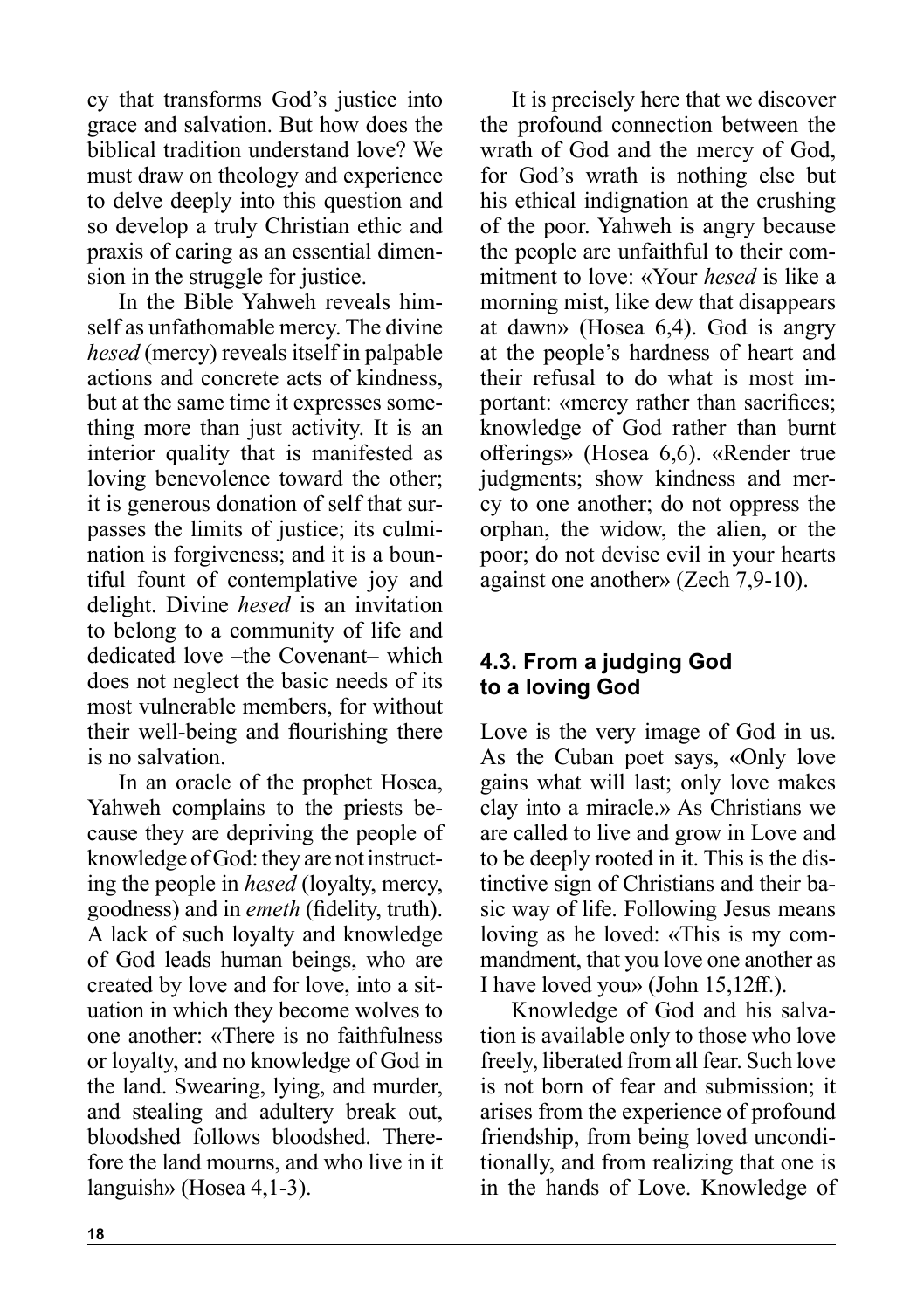<span id="page-18-0"></span>God and his salvation is available only to those who express an incarnate love that begets brotherhood and *sisterhood* and that attends to the needs of the least and the last. «If some say that they love God while they hate their brothers and sisters, then they lie. For if they do not love those whom they see, they cannot love God, whom they do not see» (cf. 1 John 4,7-21). «If any think they are religious, and do not bridle their tongues but deceive their hearts, their religion is worthless. Religion that is pure and undefiled before God the Father is this, to care for orphans and widows in their distress» (James 1,26-27).

## **4.4. Recovering and renewing a spirituality of caring**

Finally, we are convinced that compassion and mercy provide vital nourishment for the struggle on behalf of justice. If well understood, spiritual education in compassion and caring for self is fundamental for a person's development and for the mobilization and perseverance needed in social

struggles. We cannot live without loving, but neither can we live without being loved. How can we truly love our neighbor if we do not know how to love ourselves?

Care of oneself, which was an important element in ancient Christian spirituality, is a value that needs to be recovered and renewed, for it can remedy a spirituality which conceives of work for justice in excessively ascetical and sacrificial terms. Such a spirituality, focused on short-term activism, has little awareness of the profound needs of human beings and their essential vulnerability; it is in need of an incarnate, holistic perspective. True care of self integrates the emotions into our intellectual, physical, and psychological development; it integrates the communal with our ability to savor, enjoy, and celebrate the basic pleasures of life in harmony with the earth –and to do so without consumerist voracity. This means discovering and accepting limits and resisting the predatory logic of a capitalism which places the accumulation of capital at the center of life and society.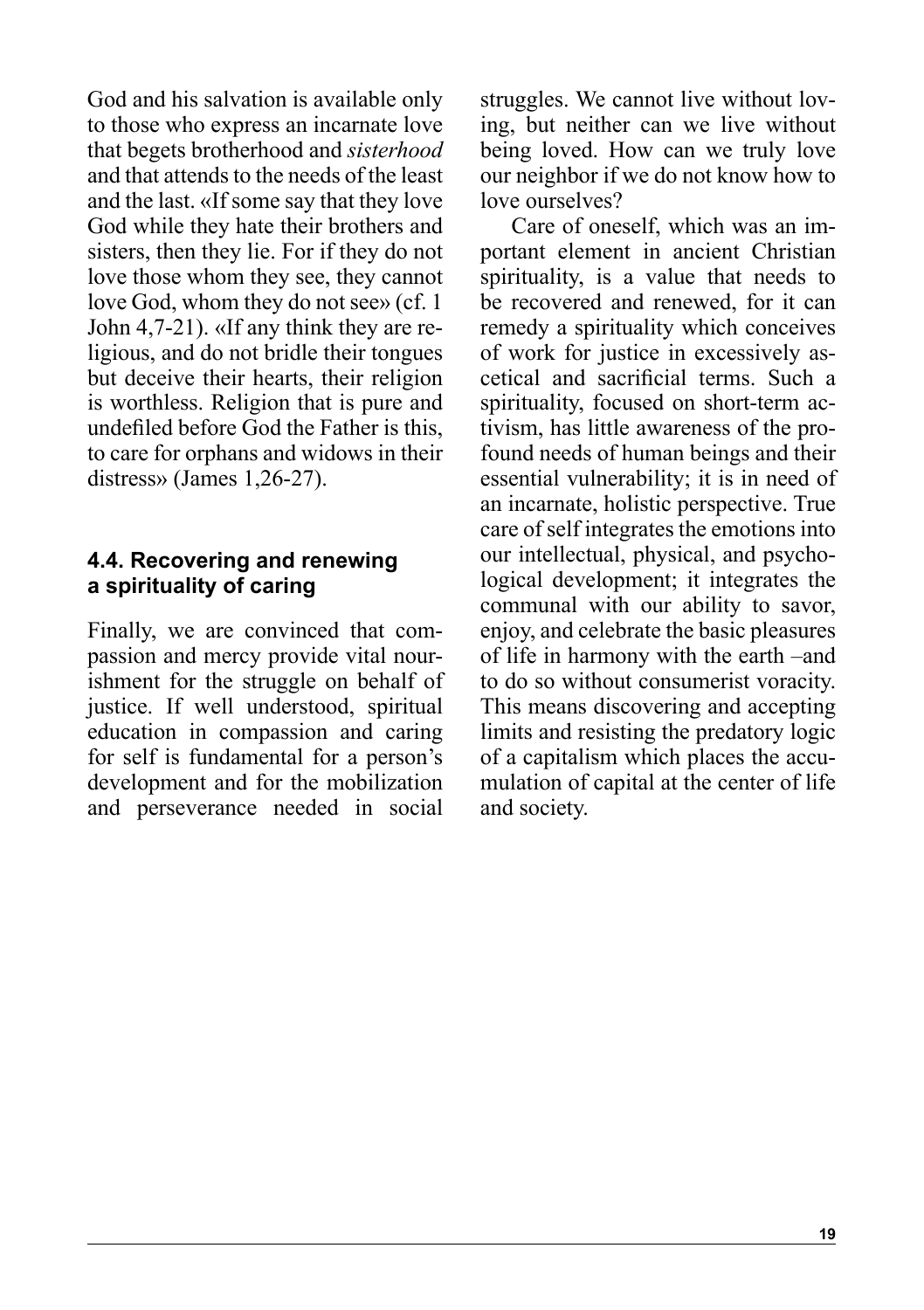This booklet is also a manifesto. It is concerned with renewal of our commitment to the least and the last. It is an expression of our sense of fidelity, responsibility, and mission. Today there is a lot of talk about «red lines.» Here, in these pages, we prefer to speak of imponderables, the things that have always been our reason for being and our constant concern. These are a way of being in the world, a clear-eyed spirituality, and a critical mysticism, even when such mysticism is alienating and disquieting.

# **5. INVESTING THE NEW FACE OF THE POOR WITH CENTRALITY AND AUTHORITY**

*F. Javier Vitoria*

In recent decades the world has changed in many ways for the better. New realities and perspectives have been incorporated into our analysis of faith and justice. Despite these positive changes, however, one reality still remains that cries out to heaven: the existence of countless millions of impoverished human beings. Without being accused of catastrophic thinking, we can affirm that Auschwitz has become the parable of our world, as Etty Hillesum foresaw years ago, or that «the world is a concentration camp,» as Giorgio Agamben claims today.

# **5.1. From a first-magnitude challenge to centrality**

This reality is a major fact of life whose centrality in the present and in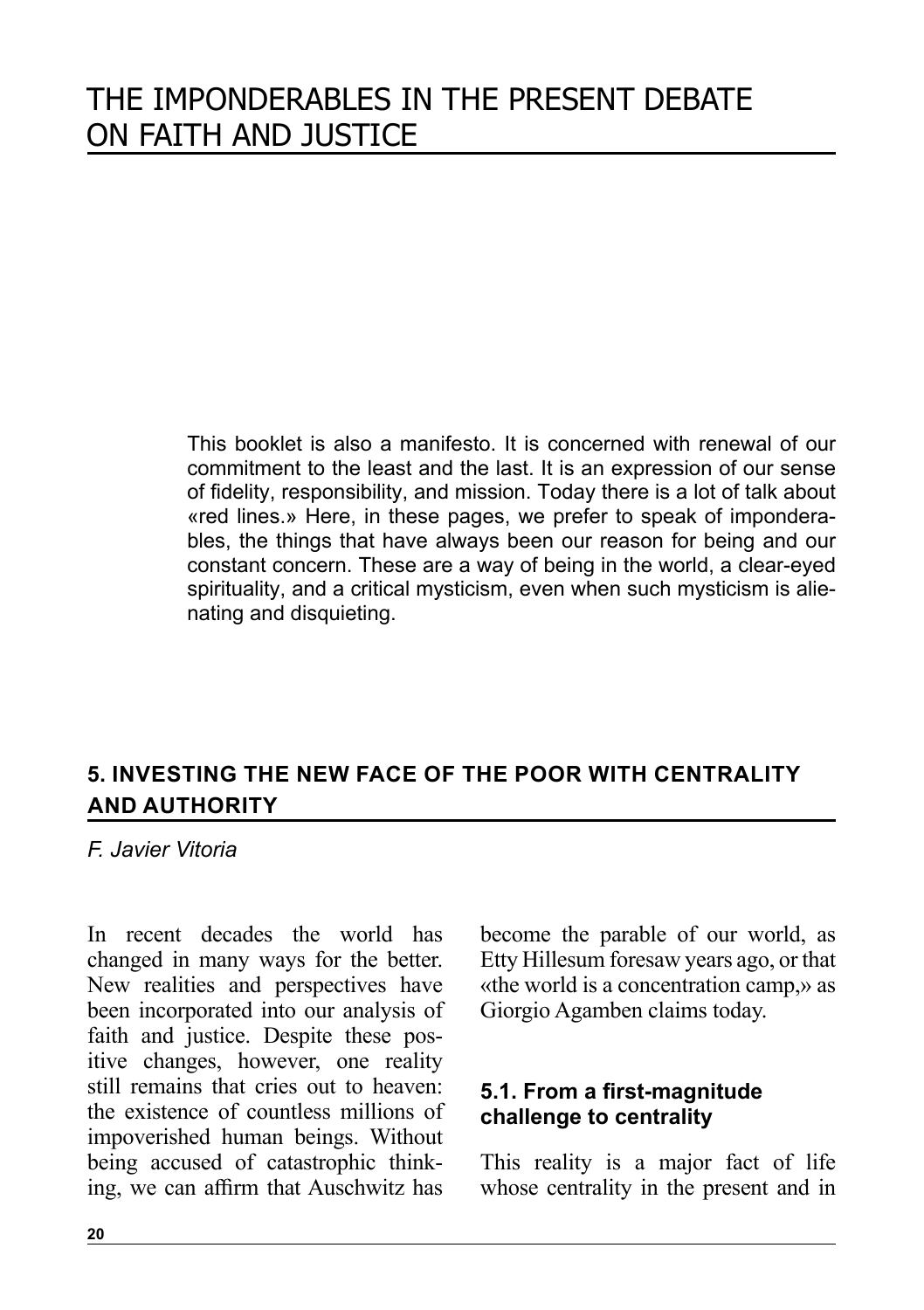the future is something that cannot be ignored. If it were to become a peripheral matter, many of our labors and reflections around faith and justice would become meaningless and would reasonably be considered cynical. On the one hand, the suffering, injustice, and meaninglessness that characterize the lives of the poor constitute a first-magnitude challenge for our way of life and for our reflection about our faith in God's salvation that has taken place in Jesus Christ and his Spirit. On the other hand, this demand for centrality does not arise from either a moral imperative or an academic requirement. Rather, the centrality of the poor is due to the revelation of divine authority that they provide for Christian tradition and Church institutions.9 The God of Jesus Christ has made the poor his «vicars» in the world (cf. Matt 25,31-45), and he has deposited in them «the immense weight of eternal glory» (cf. 2 Cor 4,16).

Considered in the light of the faith-justice ideal, our «option for the poor» is a theological category more than a cultural, sociological, political, or philosophical one. This option is implicit in our christological faith in the crucified God who became poor for our sake in order to enrich us with his poverty (cf. EG 198). We therefore speak of the Christian God in our times with fear and trembling and with «the inaudible sighs of those who no longer hope for anything from anybody» (Jaime Gil de Biedma). How can we not speak of God if we have heard in those sighs the weeping of God as he beholds the poor crying out in desperation? As Gustavo Gutiérrez has written, «If we view reality from the world of inhuman insignificance and exclusion in which the poor live, we cannot fail to perceive that the proclamation of the Good News is a message which liberates and humanizes and which therefore issues a demand for the practice of justice as a response to the gift of the Kingdom.»

## **5.2. From the centrality of the poorest to the option for the poorest**

This centrality of the poorest, which takes on substance in the «option for the poor,» indicates two tasks for the future: redefining the historical face of the poor and being the voice of those who have no voice.

# *5.2.1. Redefining the historical of the poor*

There have always been poor people, but their historical face and their biographical and human characteristics keep changing. At the present time the black holes of globalization are leaving many people on the margins of the system, even apart from the traditional borders that separate the North from the South. Massive numbers of the world's people are finding themselves excluded and marginalized: without work, without hope, without escape. They are no longer victims of exploitation and oppression; they are now victims of the «throwaway» culture. Their exclusion deeply affects their sense of belong to the society in which they live. They no longer just powerless, living at the bottom or on the edges; they are now *outside*. The poorest people have gone from being «exploited» to being «dis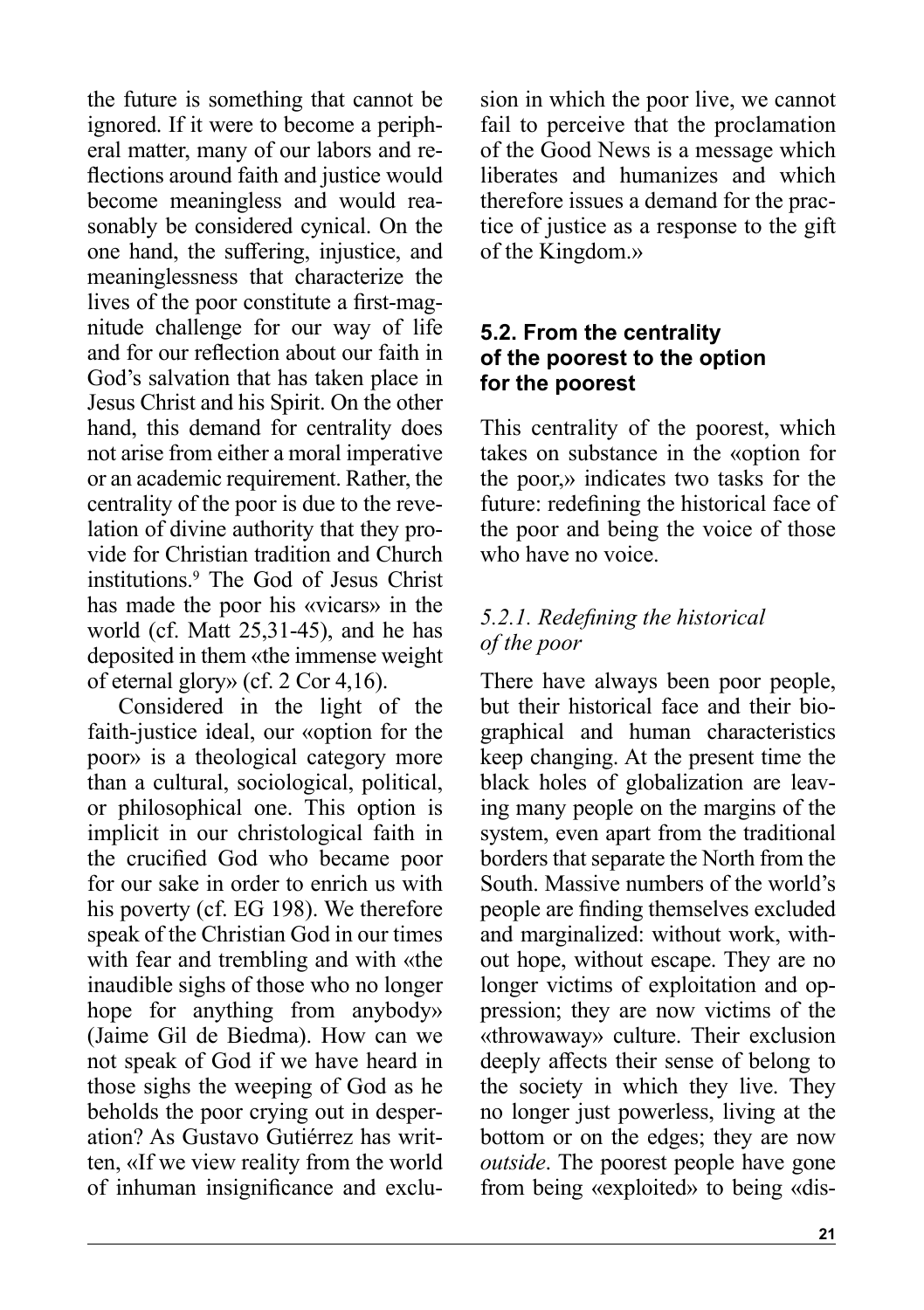<span id="page-21-0"></span>carded»; they have become «disposable population» (cf EG 53). And among these poorest of people, we must know how to identify and attend to those who are doubly excluded because they are women, or belong to a cultural minority, or profess persecuted religious identities, or for whatever reason.

#### *5.2.2. Being the voice of those who have no voice*

It is vital to amplify the cries of the poor, which are the voice of God in our society. It must be made as clear as the noonday sun that nobody –no person and no power of any sort, whether economic, political, religious, or criminal– has the right to decide who lives and who dies in our society, or what lives are worthy of being wept over and which are not (Judith Butler). From the European Christian church perspective, the faith-justice dialogue should take responsibility for being the voice of the poor. It should organically link the discourse of those impoverished by history (the poor, the discarded, the disposable,...) to the discourse of those impoverished by choice (the poor with spirit, as Ignacio Ellacuría calls them).

# **5.3. From orthodoxy and orthopathy to orthopraxis**

There is an unavoidable need to give the histories and narratives of the poor priority over our own discourses. In this way they will become vehicles not only of the orthodoxy and orthopraxis of the faith-justice ideal but also of the orthopathy that helps us to resist and defeat the globalized indifference

of societies whose citizens refuse to see the suffering of those who are excluded.

The divine utopia of fraternity has real validity in our world

At this historical moment, when political actors capable of transforming the system's order are weakened or non-existent, the narratives of empowerment of the poor are very important. One good example of this is the campaign to help those affected by unpayable mortgages. Histories of this sort describe the ways in which the very poor become political subjects capable of confronting the financial system and weakening it by causing fissures within it. By counteracting the noxious patterns of neoliberalism, such experiences of social integration and therapy provide arguments for a new political narrative that helps us to understand why they have ended up in their present situation. These histories bolster our faith that the divine utopia of fraternity has real validity in our world, despite being a utopia.

We must also make visible the histories and narratives of the «poor with spirit.» These «felicitous histories of solidarity» have given rise to rumors about the God of life, and they continue to do so. They portray exemplary lives worthy of faith because they show how spiritual poverty leads to solidarity with the materially poor and the maltreated. These histories confirm the second-level discourse of the the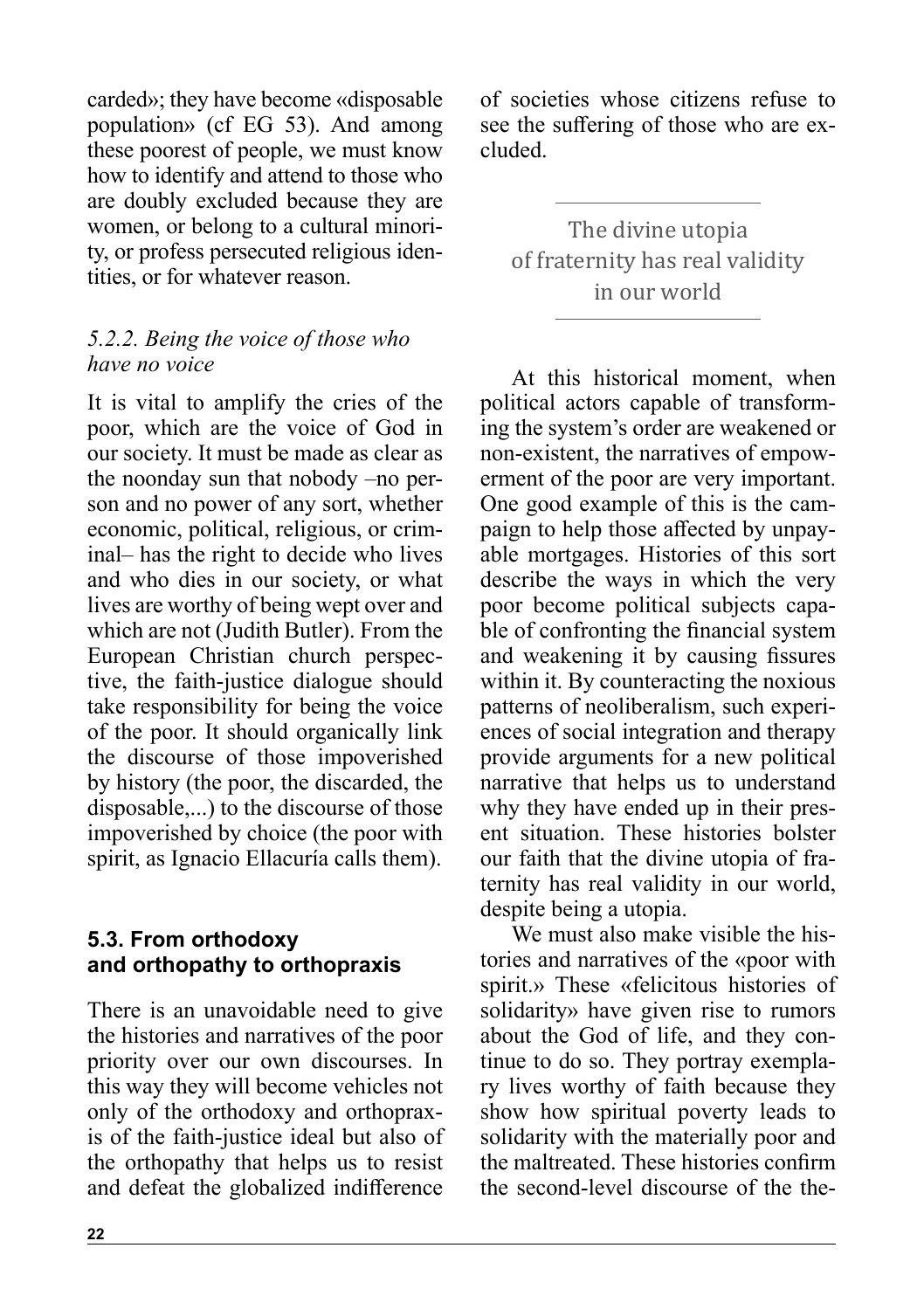ologians who are at the service of the faith-justice ideal.

### **5.4. From the strength of conviction to the accompaniment of the poorest**

The processes of empowerment and liberation of the poor must be accompanied by a strong conviction that the service of faith and the promotion of justice constitute a single mission. But this must be done with the humility of those who know that they are only the «slingshot» of David. The gargantuan power of the modern idol of Capital is undeniable. Trusting in the strength of the Spirit, Christians must commit themselves to a radical questioning of an economic system that has produced so many victims. It is this universe of suffering, not the economic balance, that determines the truth and goodness of the neoliberal system.

Drawing on Christian tradition, we must accompany this crucial struggle being waged by people with different cultural and religious identities. Our task is to contribute «spirit,» that is, provide inner inspiration that enlivens, encourages, and gives meaning to personal and community action which favors the empowerment and the liberation of the poor (cf EG 261). This task cannot be undertaken only with doctrines; it requires a mystique that moves us and sustains us in the long run.

## **5.5. Letting ourselves be ever more evangelized by the poor**

In parsing the meaning of the faith-justice ideal, we recognize our need to be evangelized by the poor, and we want to show how that happens: «They have much to teach us. Not only do they share in the *sensus fidei*, but in their difficulties they know the suffering Christ. We need to let ourselves be evangelized by them. The new evangelization is an invitation to acknowledge the saving power at work in their lives and to put them at the center of the Church's pilgrim way. We are called to find Christ in them, to lend our voice to their causes, but also to be their friends, to listen to them, to speak for them and to embrace the mysterious wisdom which God wishes to share with us through them» (EG 198).

# **6. COHERENCE OF LIFE AND COMMUNITY IN THE FACE OF SOCIAL ATOMIZATION**

*Jesús Sanz*

In recent decades we have witnessed the steady growth of neoliberalism, to the point where it has become the dominant form of thought. Its program can be summed up in a very few words: individualism, free market, and minimal government. Apart from economics, the neoliberal narrative has also taken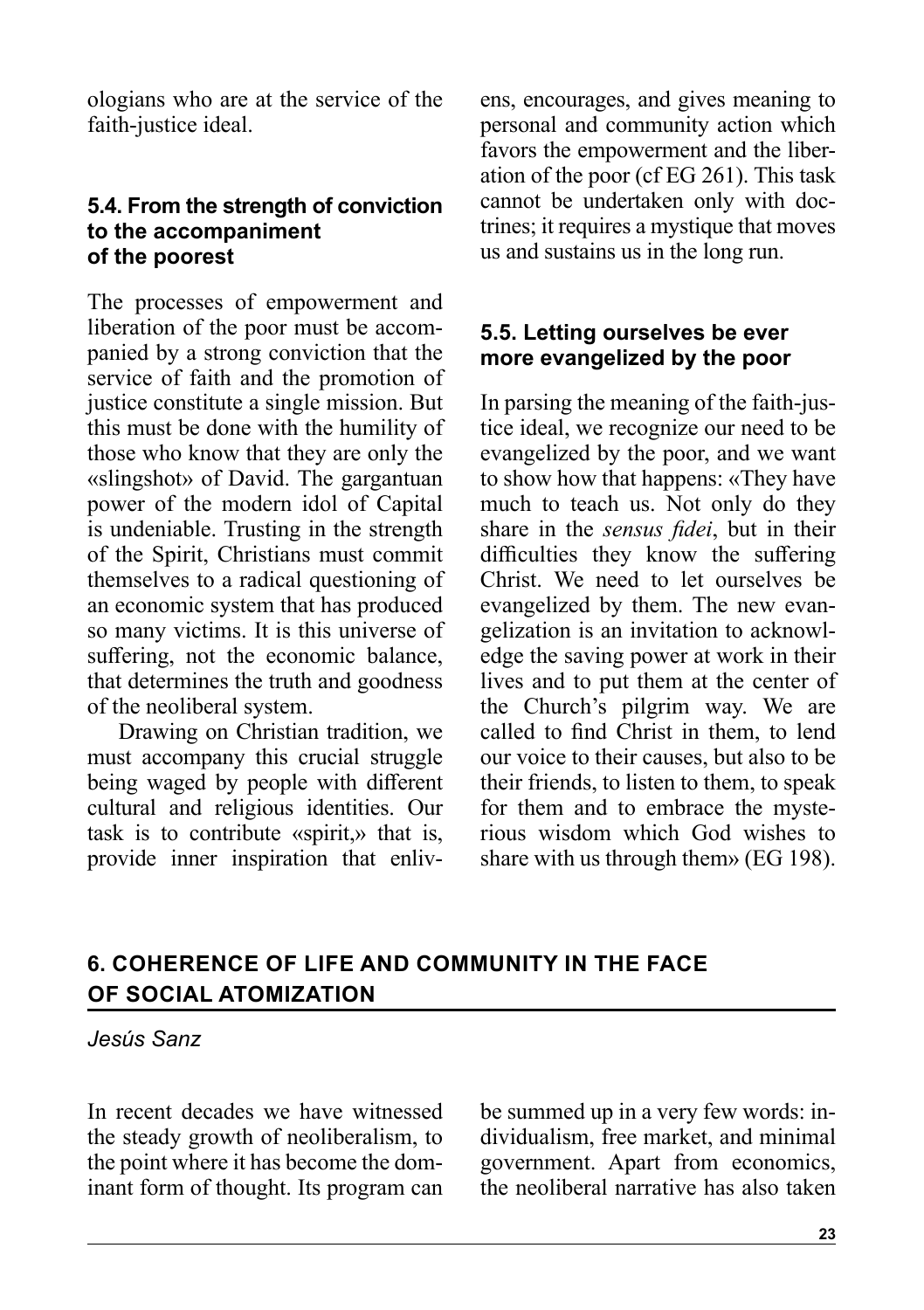up a dominant position in the cultural sphere. Even though alternative narratives do exist, which allow people to think of «other possible worlds» and other forms of governance, these can make little headway in an interpretative framework where politics is subordinated to the economics, individualism, exaltation of consumerism, etc.<sup>10</sup>

Even as neoliberalism has gained in strength, we have witnessed the undermining of organized collective responses such the social movements and other forms of organization that attempt to put up resistance to this perverse social logic.

# **6.1. From «there is no alternative» to the reconstruction of alternatives**

Given this situation, there is an urgent need to elaborate a broader view that will challenge the TINA thesis («there is no alternative») popularized by Margaret Thatcher. Such a view would include the possibility of implementing at the collective level projects of social emancipation that would both anticipate the hoped-for reality and make manifest the interdependent, community-oriented nature of life.

A first step in this process would consist of rebuilding the social and communal fabric and establishing mechanisms of solidarity in the collective sphere. In the face of social atomization, we need to create new forms of community organization that take up the challenge in such spheres as the social economy, the world of work, and associative structures.

Fortunately, in recent years civil society has given rise to many projects which have demonstrated a strong creative spirit as well as a desire for community. These projects point in the right direction in their search for collective solutions suitable to community needs. Some of the most relevant social initiatives are of a local character, such as time banks, food dispensaries, and zero-cost stores. Movements have also appeared which try to guarantee basic social rights, such as «Yo Sí Health,» which struggles to help people deprived of health care, or the Platform for the Mortgage-Impaired, which fights evictions and purely speculative housing policies. These are only a few examples of the many initiatives in the sphere of the social economy and cooperative movements.

One fruit of the communitarian spirit is the increasing experimentation with so-called «common goods.» This paradigm proposes that some recourse (or some other good) be managed collectively through concrete institutions and rules established by the community itself. This paradigm can be a fertile line of action in the future.

Finally, as we are reminded by some movements, among them eco-feminism, we are interdependent and eco-dependent beings. We must therefore stand up for those principles for managing resources and the economy which give priority to the logic of life as opposed to the logic of accumulation.

### **6.2. From individualism and atomization to pre-political, communitarian socialization**

At the same time, while these initiatives truly help to resolve collective prob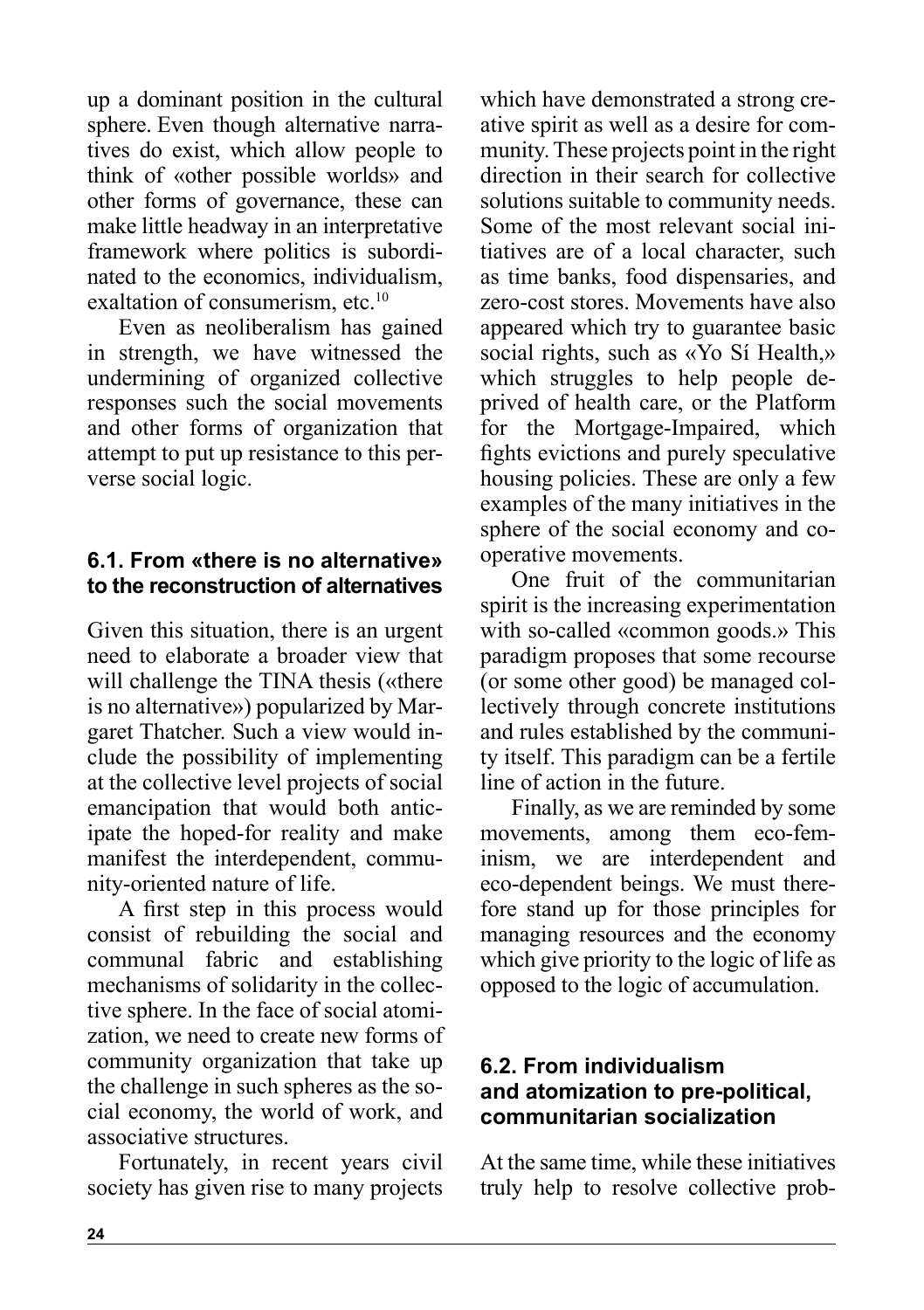<span id="page-24-0"></span>lems, there are at least two other reasons why the generation of these spaces and practices has a fundamental value.

First, they exercise an important pedagogical role since their concrete practices demonstrate that alternatives exist which can be developed from everyday reality.<sup>11</sup> This is an essential lesson, given the preponderance of arguments that negate the possibility of «another possible world,» not to speak of the lack of actions which help us to believe that another way of life is possible.

There is a need for the generation of spaces that appeal to communitarian logics of solidarity

Second, this type of space allows people to consider values and ideas that are different from the predominant ones. They therefore become places for pre-political socialization, by which we mean all those spaces of socialization which give rise to some type of consciousness of the communitarian dimension. This consciousness consists simply in opening our eyes and discovering that we are affected not only by what is most immediate and close to us, not only by what involves us in some personal struggle. Rather, we are affected by a struggle that goes beyond any individual claim: it is a struggle that builds community.

In this sense there is a fundamental need for something more than the framework of institutional politics.

There is a need for the generation of spaces that appeal to communitarian logics of solidarity that are centered on the dimension of care. We must also promote initiatives based on inclusion or hospitality, initiatives which give priority to the recently arrived, starting with concrete actions and day-to-day  $work$ <sup>12</sup>

# **6.3. Christian communities as alternatives spaces of fraternity**

This reflection on social atomization and the creative actions arising in civil society is something that should appeal to the Church. There is no question that the Gospel and Christian spirituality have a strong communitarian character and inspire people to make a radical commitment to the struggle for social justice. But it is also true that many Christian communities have in recent decades lost their dynamism and vitality.

Given this situation, we can ask about the role Christian communities should play today in the creation of spaces of fraternity and mutual aid which are able to respond to a highly individualistic and isolated society.<sup>13</sup>

First of all, in the present context it is important to analyze what type of new and creative actions can originate from communities which, on the one hand, accompany other more traditional communities associated with the struggle against poverty and, on the other, incorporate new dimensions of justice that aim for a greater coherence of life.

The promotion of collective practices linked to responsible consump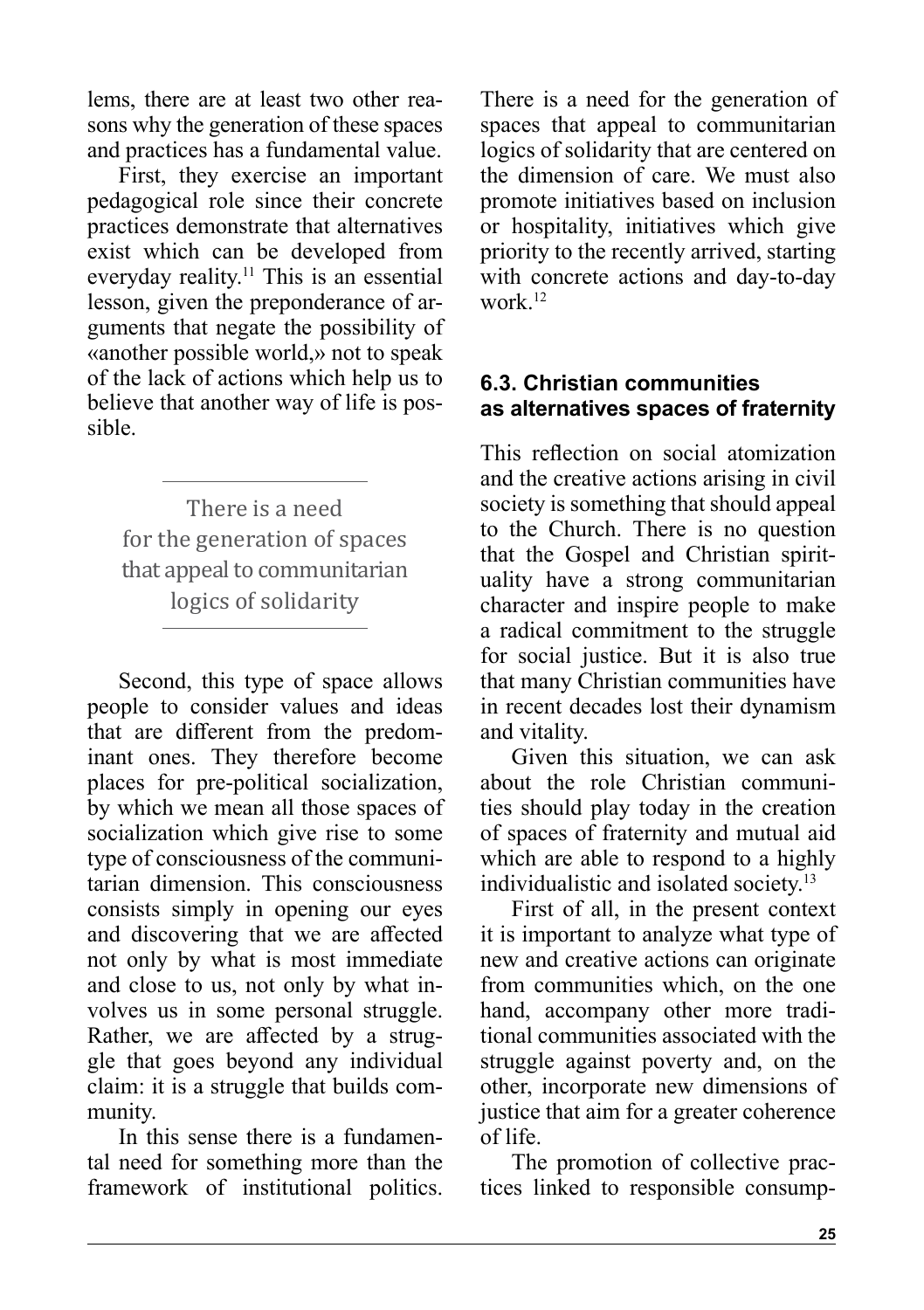tion, a social economy of solidarity, or a more ecological lifestyle presents an interesting challenge for the Church as regards both action and consciousness raising. These concerns should motivate us to work in the sphere of everyday reality with the aim of living more coherently.

Second, the encounters and the bonds generated around such practices are a privileged space for joint work and for collaboration between believers and non-believers. Moreover, they represent an absolutely essential space for establishing interreligious encounter and dialogue, and this is an urgent matter since the society in which we live is every day more diverse, pluralist, and heterogeneous.

Finally but no less importantly, we must emphasize the joyful, celebratory dimension that should accompany any realization of these practices. Beyond intellectual analyses, the enthusiasm generated by collective labor which recreates and celebrates the communitarian dimension needs a powerful motor of creativity and life, and that motor must be sustained and cared for.

# **7. LUCIDITY, COMPASSION, AND UTOPIA: SPIRITUAL COMPETENCIES FOR A CHANGING WORLD**

#### *José Laguna*

The educational world is being taken over by the methodology of competencies, which defines, articulates, and evaluates the practical knowledge that students are expected to acquire. According to this methodology, learning mathematics is not just reciting from memory the multiplication tables but being able to calculate how many Euros we have to hand over in a fruit store when we have filled our shopping bag with three and half kilos of oranges and two kilos of apples. One of the educational alerts periodically issued as a result of the famous PISA tests is that Spanish students know the multiplication tables perfectly well but don't know how much to pay for things in the supermarket. We offer this scant presentation of the methodology of competencies even though we recognize that there are critical voices that accuse it of making knowledge a mere mercantile tool and of degrading non-instrumental types of knowledge.

In our attempt to envision the challenges for a spirituality that is meaningful for the  $21<sup>st</sup>$  century, we adopt the methodology of competencies in order to determine what kinds of spiritual learning we should consider «useful» for dealing with a complex, pluralist, globalized world. We seek to describe not so much meditative practices (prayer, silence, liturgy, asceticism, etc.) as their effect: what wisdom is needed for everyday life by men and women who today engage in the practice of spirituality? As has happened with education, we are aware of the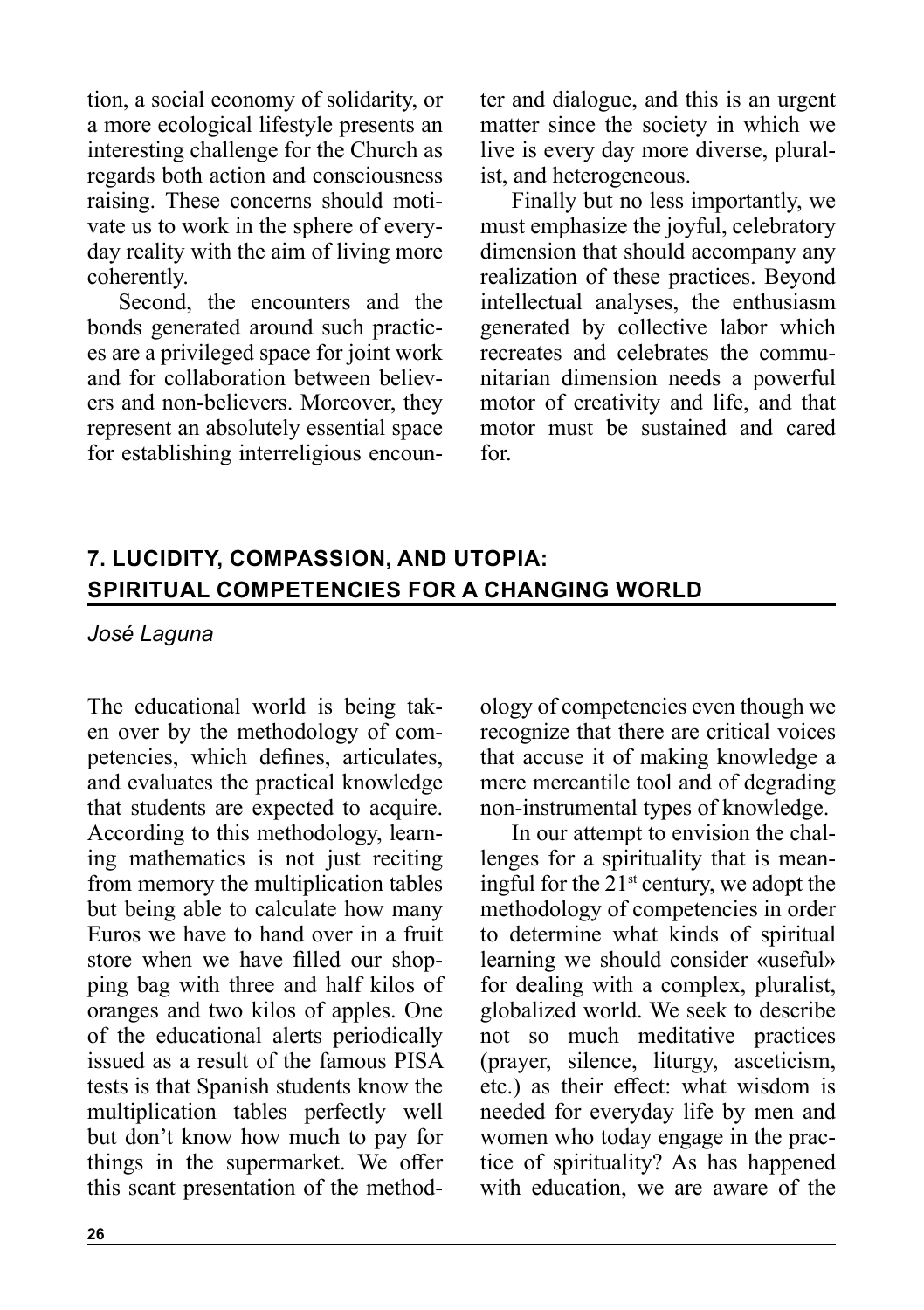utilitarian orientation that neoliberalism seeks to impose on gratuitous and «useless» activities like spirituality. Still, our competency perspective is in accord with the pedagogy of the letter of James, which seeks to discern the faith that is not seen through the works that are visible (James 2,18).

# **7.1. From** *fuga mundi* **to spirituality** *in* **and** *for* **reality**

We start with the definition of spirituality proposed by Jon Sobrino: it is the ability that every human being has to respond to the reality of the ultimate.<sup>14</sup> Spirituality is not a *fuga mundi*, a flight from the world and from commitment to transform an often unjust reality; rather, it is transcendent relation to the world in which we live. It is in that relation to reality, which opens beyond the empirical realm, that lucidity, compassion, and utopia constitute, in our view, three essential competencies of a Christian spirituality.

Before analyzing each of these briefly, we want to point out that Christian spirituality defines its «ultimate» in terms of the cross and resurrection of Jesus Christ. There are many spiritualities, but only one confronts the life, the crucifixion, and the resurrection of a victim whom we confess to be God. Christian spirituality is situated on the axis of coordinates on which the suffering of the crucified peoples of history flows into hope for the saving intervention of God on their behalf. Being spiritually competent means being inserted into the paschal dynamic (the death and resurrection) of reality.

# **7.2. From contemplative silence to personal and social lucidity**

Persons who enter into the paths of interiority concur in affirming that the assiduous practice of silence, far from walling them into an autistic self-absorption, makes them much more conscious of their interior world and the surrounding reality. Like murky waters that become more transparent as the sediment in them settles, contemplative quiet silences noises, presumptions, and hegemonic discourses in order to reach the essence of reality and call things by their true name.<sup>15</sup>

Lucidity, which is the ability to relate to reality in a non-ideological way, is vital in transitional epochs like our own, when the absence of shared meta-stories is a breeding ground for biased epistemologies which reduce reality to self-defensive social contracts and mercantile relationships.

At the end of the second chapter of the book of Exodus, it says that God heard the cries of his people and understood what was happening (cf. 2,23- 25). This divine «understanding» recognized the reality of the victims of the slavery imposed by the pharaoh. Recognizing the structural injustice that lies behind the cries of the victims is a spiritual competency that is especially necessary at a time when unrestrained capitalism is seeking to deny its direct responsibility for the suffering of vast numbers of impoverished people, who have culpably been made invisible.

In the context of a spirituality that is valid for an epoch that is still coming to birth, lucidity is related to the ability to discern the «spirits» that lie behind personal and social reality. This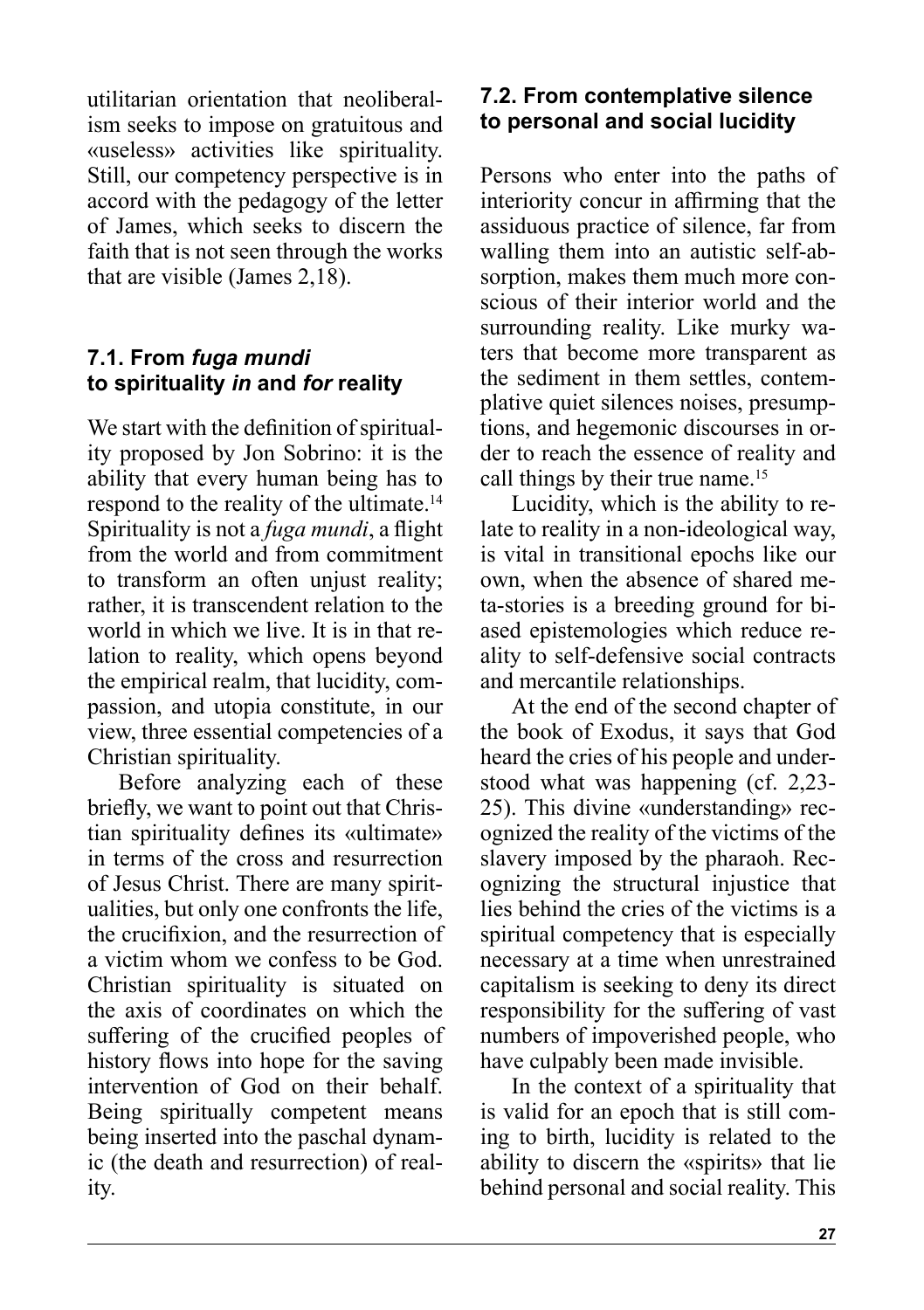is the competency that recognizes the presence of the dynamics of sin and of grace in history, the former to combat them and the latter to promote them.

# **7.3. From lucidity to compassion**

If with spirituality we gain in lucidity, we necessarily become more compassionate. Spirituality nourishes a Samaritan vision that makes us respond with compassion to the victims who cross our path.<sup>16</sup> Inspired by Levinas, we Christians affirm that the inner vision proper to spirituality reveals to us not only the «face of the Other» but also, and inseparably, the faces of those who are suffering, those whose lives make an appeal to us and hold us responsible.

At the dawn of the  $21^{st}$  century, compassion is a competency that should unite justice with care for others and care for the Earth. Spirituality sinks its roots into a radical hospitality which seeks to restore the spirit of solidarity which individualistic modernity has left badly wounded. Today caring for others must be set within an intergenerational horizon because a diachronic solidarity makes us responsible for the common home which we will leave as a heritage for our sons and daughters.

# **7.4. From sacralized globalization to sustainable utopia**

What differentiates and defines us as a species is our effort to transform nature into culture.17 From the first human beings who tilled the earth to force it to yield its fruit where they wanted, to the astronauts who defy the law of gravity which would anchor them to earth, the history of humankind is the constant effort to shape reality to match the horizon of our needs and our dreams. In the sphere of Christian spirituality, that horizon should be determined by the needs of the poorest (those who are hungry now, those who weep, the maltreated women, the refugees, etc.) and by the divine promise that this situation is reversible («Blessed are you who are hungry now, for you will be satisfied. Blessed are you who weep now, for you will laugh» (Luke 6,20- 26).

The divine dream for humanity is called the Kingdom of God, and spiritual competency consists in working to bring reality closer to that dream. This competency lies between transformative activity and grateful passivity, caught in a tension that the Ignatian tradition sums up neatly: «Act as if everything depended on you, knowing that in reality everything depends on God.»

The utopia of the Kingdom will have to dialogue critically with a sacralized globalization which presents itself as an unquestionable «ultimate»

The Pauline «already but not yet» is not a consoling hermeneutics meant simply to explain the present but rather a spur that impels us to regionalize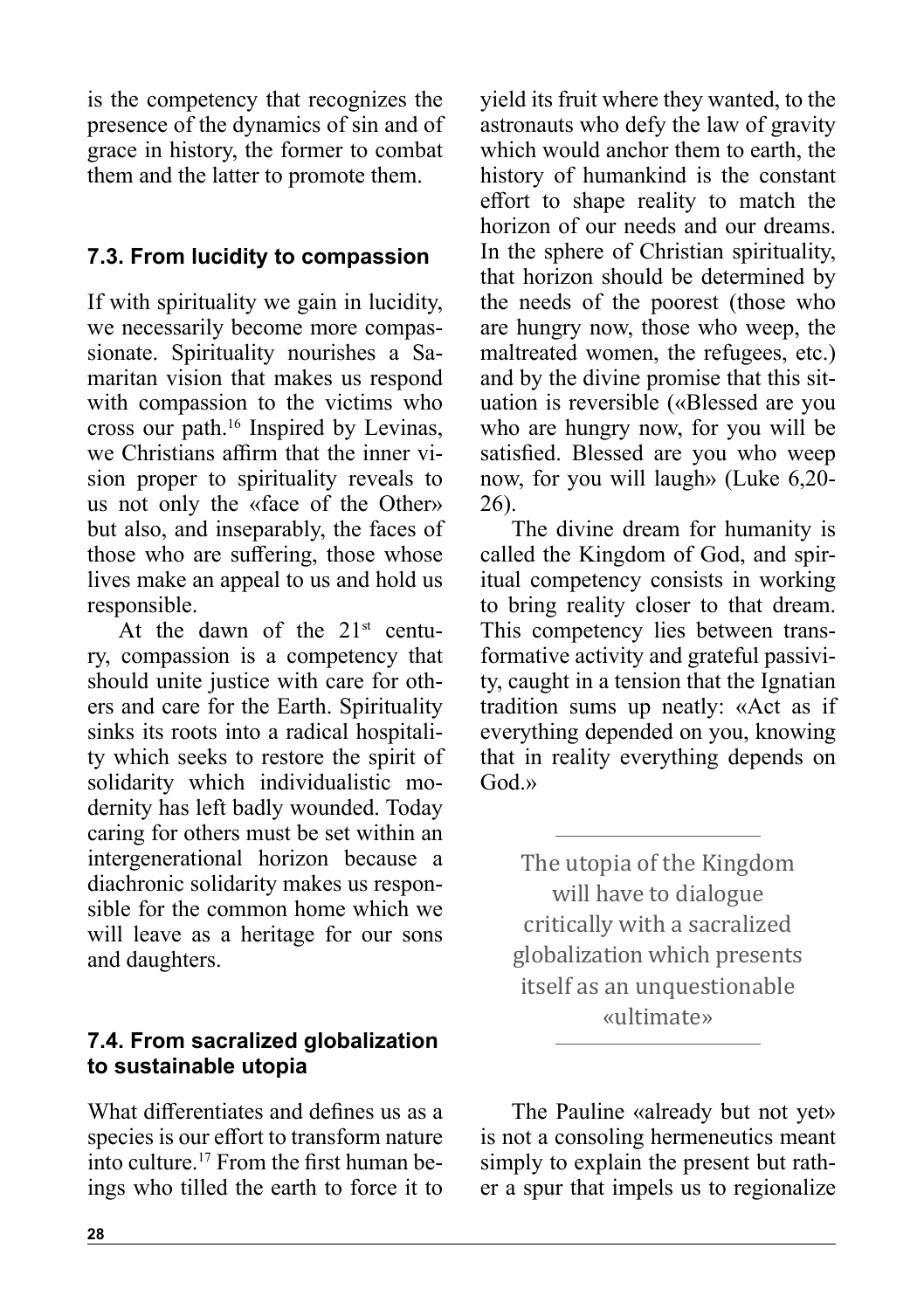<span id="page-28-0"></span>hope: «Utopia, as the Great Absentee and the Great Potency, may be the best name for the nameless God. Utopia will always object to or protest against everything built by us human beings because it still lies far from our aspirations. At the same time it will motivate us in spite of all our disappointments, for even though the attitude of 'yes, we can' or '*sí se puede*' is not the full truth –just look at the facts– it will still be much truer than '*algo se puede*' [something can be donel. $v^{18}$ 

In our liquid modernity the utopia of the Kingdom will have to dialogue critically with a sacralized globalization which presents itself as an unquestionable «ultimate.» Spiritual competency warns us about the perverseness of a financial universality that is presented with messianic promises but is built upon homicidal social tariffs. Justice, the common good, and sustainable development are the three utopian-spiritual requirements that no globalization can do without.

### **7.5. For a feminine mysticism**

Lucidity, compassion, and utopia are in Spanish all feminine nouns. This is no accident; the choice of gender has been intentional. Paraphrasing Karl Rahner's statement, that the Christians of the 21<sup>st</sup> century will be mystics or they will be nothing, I am absolutely convinced that the spirituality of the  $21<sup>st</sup>$  century will be feminine (eco-feminine) or it will be nothing. It is time for the *Ruah* to express herself in her own language, which means that we men should exercise more often the competencies of silence and listening. That is ultimately what spirituality is about: keeping silence in order to hear the *Ruah.*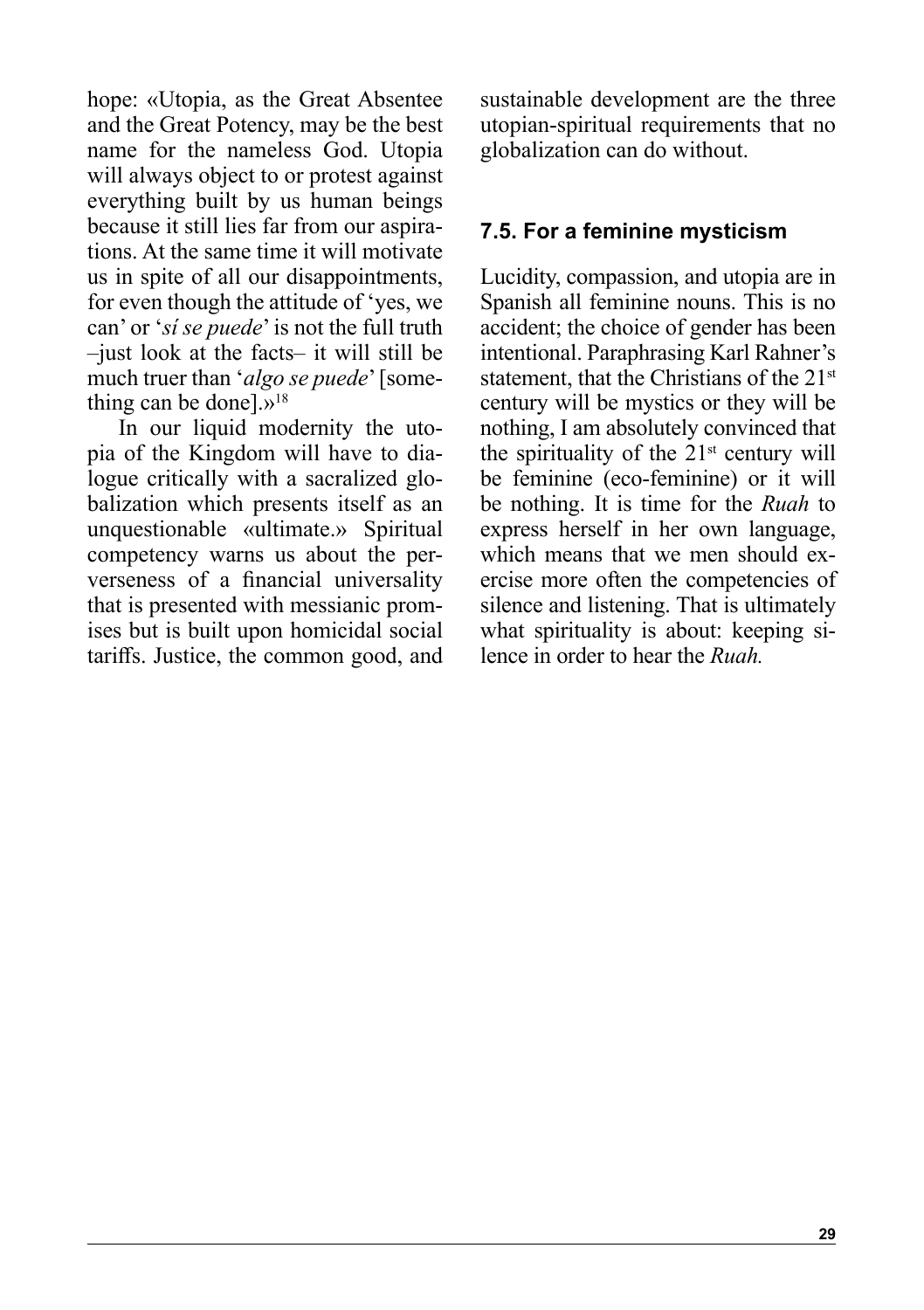The Church is aware that it must be in a state of «permanent reformation» since it is a Church that is always on pilgrimage, in search of God, and composed of persons who do not yet fully follow in the footsteps of Christ. The selfishness and limitation and even the sins of each individual are projected onto the visible religious structures, alienating them for their originating spirit. At the same time, these flawed structures work to condition, hamper, and contaminate the persons integrated into them.

#### **8. THE NEW FACE OF THE CHURCH... WITHOUT MAKE-UP**

*Jaume Flaquer*

Often the Church moves forward in a stumbling manner. After a period of revolution or renewal of its relationship to the world (*aggiornamento*), there is period of consolidation that may last years, decades, or centuries. A certain regression may even take place. Meanwhile, the world keeps evolving so that the church's relation to the world gets once again out of kilter and another ecclesial renewal becomes necessary.

It is true that reform is always necessary, and it may even be quite urgent when it is a question of helping people find sound foundations for their faith, which is the situation we find ourselves in today.

If we want to change the face of the Church, we must change the Church's way of seeing because that is the most important aspect of the face. We must also change the Church's way of hearing and tasting the world that it encounters. This renewed way of seeing can only be that of Jesus since it is through Jesus that God sees and sens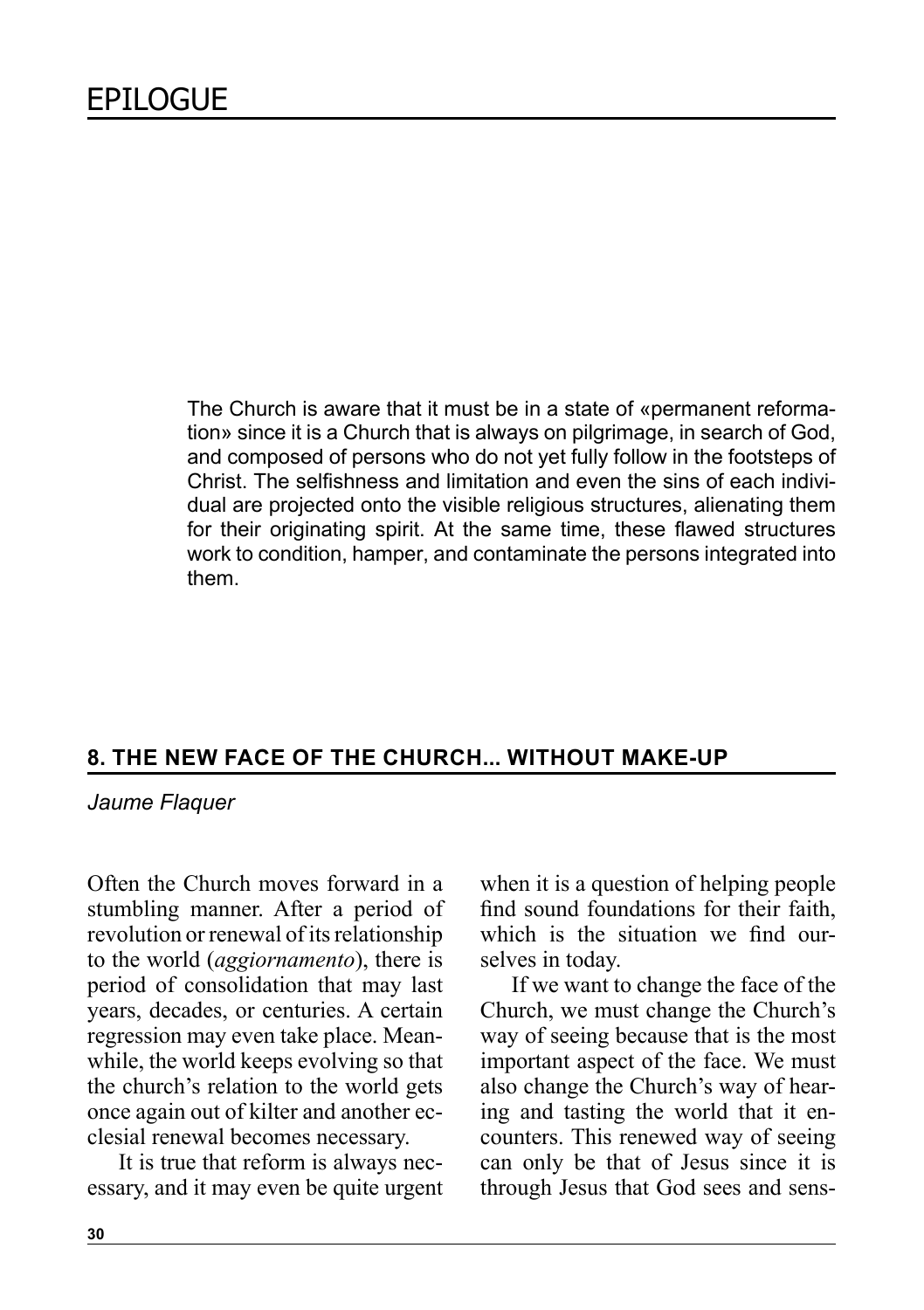es the world. Jesus does not view the world from a neutral perspective but from the abasement of the slave, from the hovel of the poor. Jesus views the world bowed down at the feet of others, looking up from below, looking toward the center from the margins. Certainly this is a way of viewing that is very different from the way the Church has accustomed us to: the arrogant look of judgment and control, looking down from above, looking out from the center. It is also different insofar as it recovers Jesus' own more feminine way of looking: it is the pacifying, caring, considerate look that is expressed in the miracles and the parables of the Gospel.

#### **8.1. From the religion of the «perfect» to the mercy of God**

The Church also needs to recover the indignation of Jesus and his mercy. It is not simply a matter of increasing the tone of indignation or the degree of mercy but of feeling prophetically indignant toward those who aroused indignation in Christ: the rich, the hypocrites, and the arrogant. Moreover, there is a need to express infinite mercy toward those to whom Jesus showed himself merciful. The affluent Church has been far too considerate of persons who are corrupt and fraudulent while at the same time excessively harsh toward homosexuals, divorced, persons, etc.

In the face of religious hypocrisy and the religiosity of the «perfect,» the Church should present itself as a community of persons who daily experience God's mercy rather than as

individuals who see themselves as superior to others. In reality, what lies behind the arguments about allowing divorced persons or even homosexuals to receive communion in the bosom of the Church is a struggle between two antagonistic and irreconcilable ways of understanding religion.19 We can understand the vehemence of these arguments only if we are able to perceive this struggle between 1) a Church of the perfect that looks over its shoulder at those who are not perfect and 2) a welcoming Church, like that of Jesus, which acknowledges itself to be full of simple folk, tax collectors, prostitutes, outcasts ,the lame, and the blind. This is the same dichotomy that existed between the little group that followed Jesus and those like the Pharisees, who criticized him for eating «with publicans and sinners.»

The affluent Church has been far too considerate of persons who are corrupt and fraudulent while at the same time excessively harsh toward homosexuals, divorced, persons, etc

Pharisees live with dread of the refrain, «Tell me who you associate with, and I'll tell you who you are.» They think that if communion is given to someone whose marriage has failed, then other Church members and the very Body of Christ is defiled. Rather, what the Church of Jesus is called to do is to walk among the marginalized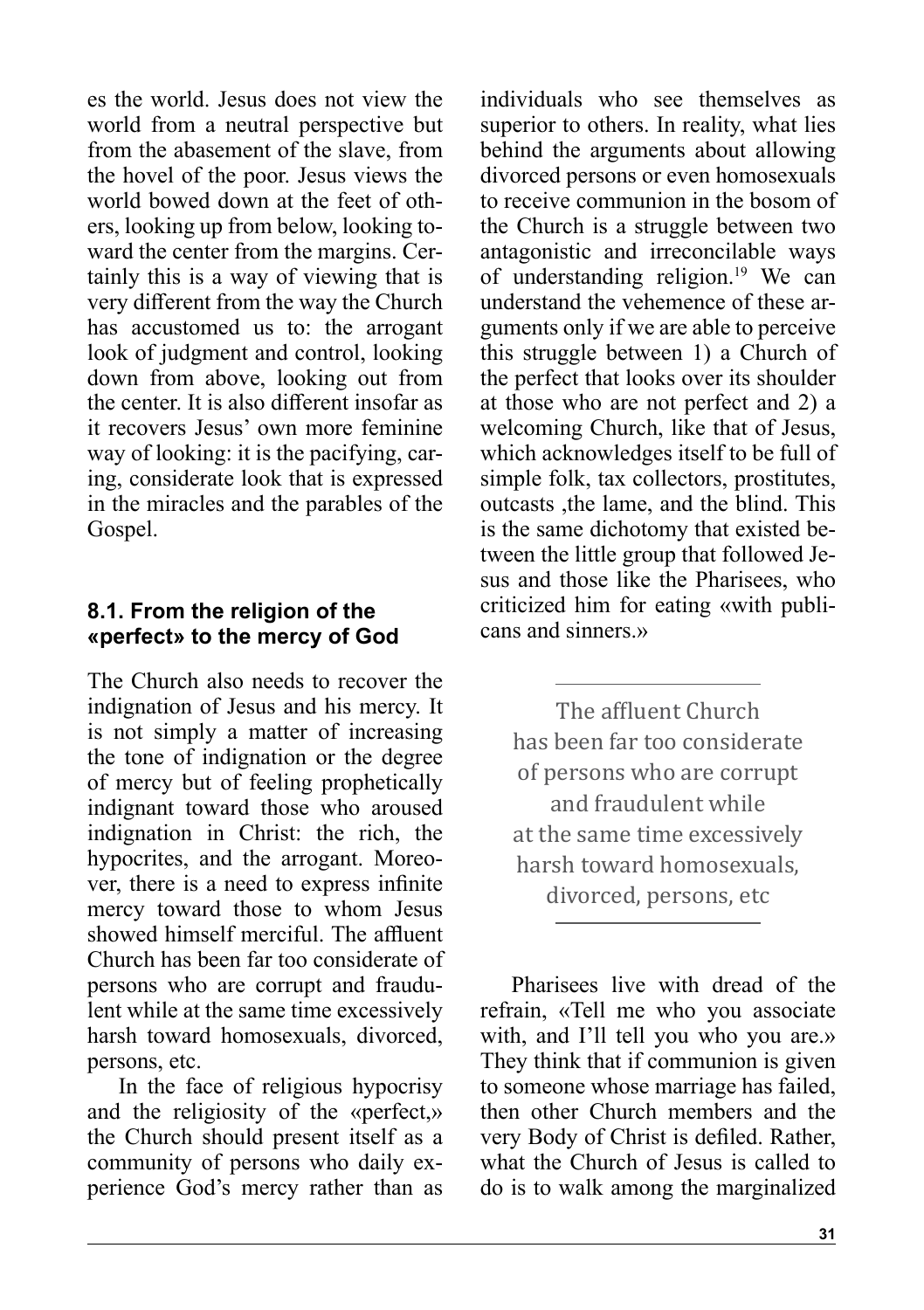in order to embrace them, accompany them, heal them, and give them hope.

# **8.2. From being self-referential to hearing the suffering**

The Church must move away from the center and draw closer to those on the margins. Or, as Pope Francis says, the Church must let go of its tendency to be self-referential. It must cease speaking so much about itself (and increasingly only for itself), citing documents that are of interest to very few. The Church must become a living Word addressed to the people and their suffering. In becoming more concerned about suffering, the Church should painfully acknowledge the thousands of victims that it has itself produced and continues producing. The Church, founded on the blood of martyrs, became in turn an executioner. The victims of the Pharisaism denounced by Jesus –lepers, publicans, shepherds, menstruating women, etc.– are today the homosexuals, the divorced, and other who have been marginalized by the Church. The Church must hear their suffering.

# **8.3. From Christ the King to the figure of Jesus**

The Church should cease being a reflection of «Christ, King of this world» and recover the image of Jesus the servant and care-giver who washed the feet of his disciples. By presenting itself in the image of Christ the King, the Church transmits a macho image of God as all-powerful emperor and patriarch. The Church must instead be transformed into a community that is able to reflect the image of the God who integrates both masculine and feminine. Instead of a Church that preaches God to the world as the Being «than whom nothing more perfect can be thought,» we must move toward a Church that tries to reveal the God who reveals himself as weak in the figure of Jesus.

# **8.4. From hierarchy to listening: God in the people**

Only when the Church sees and hears God «in all things» and in all persons will we have a solid theological base for the participation of everyone in the decisions that are made. It is the whole Church and not just the hierarchy that must listen. We have to revive the theological idea that the whole of the Church is prophetic and priestly. It is therefore the Church in its totality and not just the hierarchy that must see and hear God. And if God speaks in the people, then the hierarchy must listen to them. The broad survey carried out before the Synod on the Family was not just an opinion poll to sound out the thoughts of the people; it was an act of faith in the presence of God in the people. The Church must ground itself in this attitude in order to progress toward greater horizontality in the making of decisions and in the efforts to reduce clericalism in line with the Gospel.

# **8.5. From closed communion to open communion and dialogue**

The Church should be a great community of communities, in which dia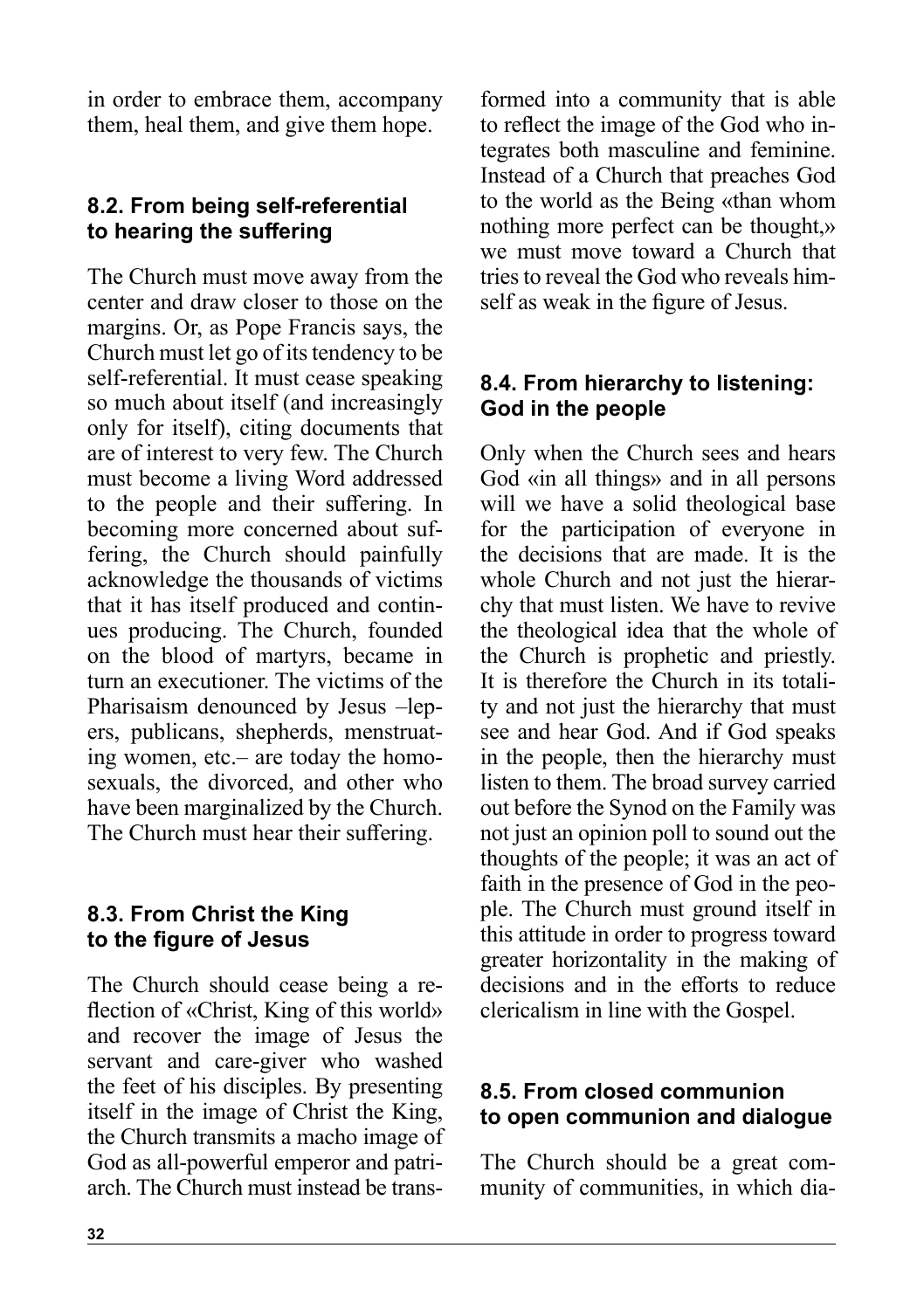logue is an essential element. The Trinity is not a closed «community» but is constantly going forth from itself. For this reason, if the Church is called to be the image of the Trinity, it must continually be going forth from itself in dialogue with the world. The Church must therefore pronounce not only a Word of condemnation and a Word of salvation, but also a Word of blessing. The Church must denounce shameful economic inequalities, remind people of the common destiny of the earth's goods, and condemn all discrimination based on race, religion, and gender.

The Church should pronounce the Word of salvation not only through the sacraments but also through its social action. But the Church can never forget to pronounce a Word of blessing on all things, in the sense of «proclaiming them good.» Such was the creative Word of God when he saw that «all was good.» Likewise, the Church should be able to see and to acknowledge all the good that is done by both Christians and non-Christians. That is what Pope Francis meant when he said that the confessional «cannot be a torture chamber.» A Word of blessing is the exclamation of Saint Francis that has been recalled by the pope: «*Laudato Si´,*» with all the ecological dimensions that this phrase contains.

#### **8.6. With a woman's face**

This change of the Church's aspect should consequently be translated into ecclesiology and liturgy that 1) promote horizontality and consultation and 2) integrate women into the Church's decision making and liturgical celebration. In this Year of Mercy proposed by the Pope, there can be no true turn in this direction without a feminine turn. The term «mercy» in the Bible is a translation of the Hebrew root R-H-H (related to the Arabic *rahim*), which means the love that arises from the bosom –the maternal womb– of God (Hebrew *rehem*). Unfortunately, patriarchal theology has historically gone hand in hand with religiously legitimized violence. A truly peacemaking, caring Church will come about only when women have assumed their rightful place in it.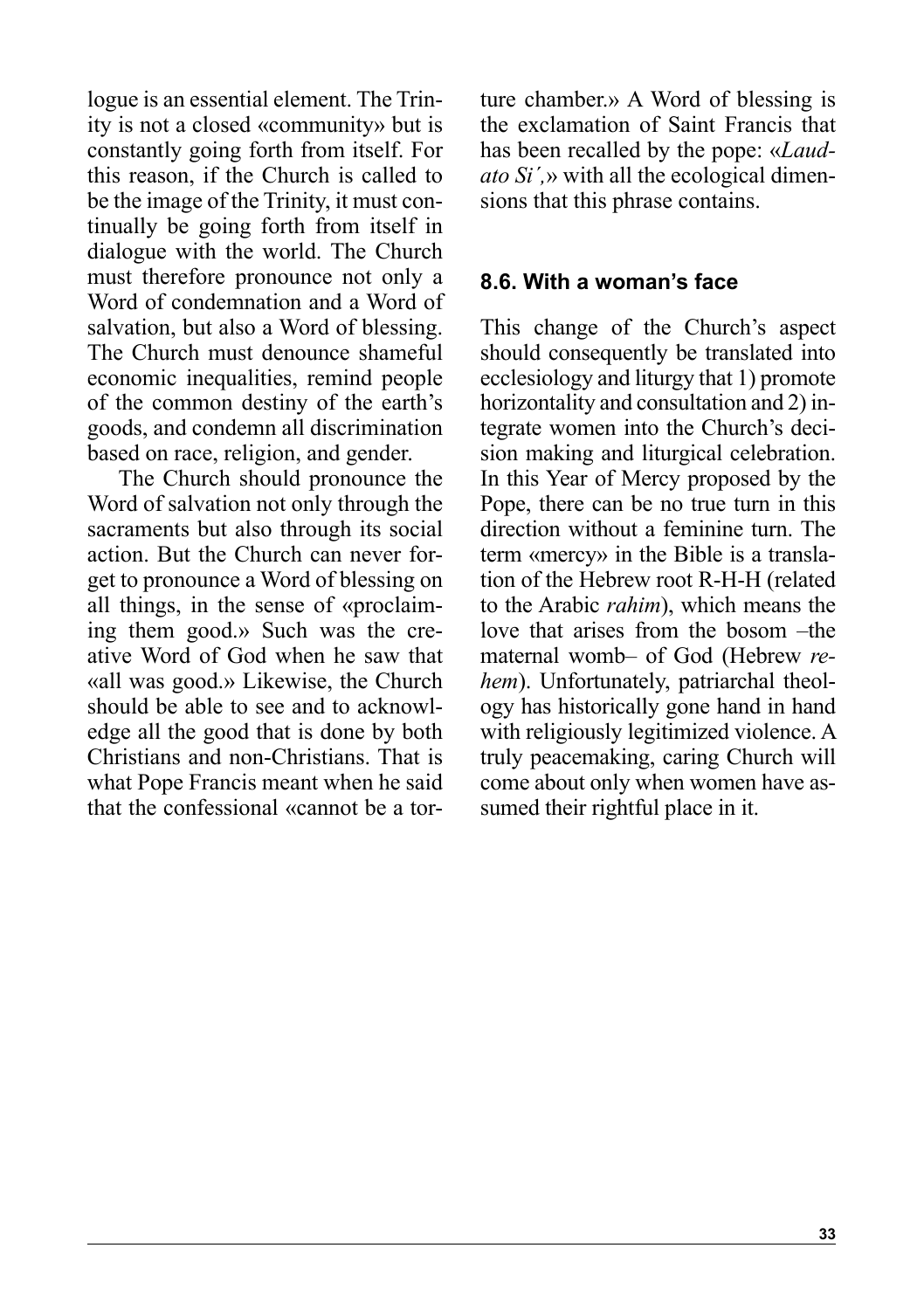- I. This item appears as number 200 in the series of booklets published in Catalan and Spanish, some of which (CJ Booklets) have also been translated into English. This one appears in English as number 161.
- II. Agrelo, Santiago, Mons. (2015). *Fronteras contra los pobres, fronteras contra Cristo.*  Barcelona: Cristianisme i Justícia, Papeles no. 230.
- III. Oxfam-Intermon, *Una economía al servicio del 1%*, January 2016.
- IV. Sebastián, Luis (2005). *Problemas de la globalización.* Barcelona: Cristianisme i Justícia, Cuaderno no. 135.
- V. Vitoria, Javier (2012). *Winds of change: the Church and the signs of the times*. Barcelona: Cristianisme i Justícia, Booklet no. 146.
- 1. [Editor's note] For further information, cf. Carrera, Joan (2009). *El problema ecológico: una cuestión de justicia*. Barcelona: Cristianisme i Justícia, Cuaderno no. 161.
- 2. [Editor's note] For further information, cf. Carrera, Joan (2007). *Identities for the 21st century.* Barcelona: Cristianisme i Justícia, Booklet no. 127.
- 3. Taylor, Charles (1995). «La política del reconeixement», in CASTIÑEIRA, Àngel (ed.), *Comunitat i nació*. Barcelona: Proa, p. 207.
- 4. As of 27 May 2016.
- 5. More than half the murders of women in the world are feminicides; that is, they are killed because they are women.
- 6. There is a play on words in Spanish: the word *cuidadanía* (= a caring attitude) is very similar to the more common term, *ciudadanía* (= citizenship).
- 7. Cf. Junco, Carolina, Pérez Orozco, Amaia, del Río, Sira (2004). «Hacia un derecho universal de cuidadanía (sí, de cuidadanía)». Grupo de Coeducación Zubiak Eraikitzen Hezkidetza Taldea, December 2004, (http:// zubiakeraikitzen.blogspot.com.es/2009/03/ hacia-un-derecho-universal-de.html).
- 8. [Editor's note] For further information, cf. Ramón, Lucía (2012). *Women of care*. Barcelona: Cristianisme i Justícia, Booklet no. 145.
- 9. [Editor's note] For further information, cf. Cristianisme i Justícia (2015). *La causa de los pobres, causa de Dios*. Barcelona: Cristianisme i Justícia, Cuaderno no. 194. See also González Faus, J. I. (2005), *Vicarios de Cristo: los pobres*. Barcelona: Cristianisme i Justícia.
- 10. [Editor's note] For further information, cf. Mateos, Oscar; Sanz, Jesús (2013). *Cambio de época. ¿Cambio de rumbo?*. Barcelona: Cristianisme i Justícia, Cuaderno no. 186.
- 11. A good example of some of these alternatives can be found in the monograph «33 alternativas para vivir de otra manera», *Alternativas Económicas*, Extra no. 1, Barcelona, February 2014.
- 12. [Editor's note] For further information, cf. González, Miguel (2016). *From hostility to hospitality*. Barcelona: Cristianisme i Justícia, Booklet no. 160.
- 13. [Editor's note] For further information, cf. Carrera, Joan (2015). *The revolution of every day: Christianity, Capitalism and Post-modernity*. Barcelona: Cristianisme i Justícia, Booklet no. 155.
- 14. Cf. D'Ors, Pablo (2016). *Biografía del silencio*. Madrid: Siruela, p. 15.
- 15. Cf. Gracia, Diego (2013). *Valor y precio*. Madrid: Triacastela, p. 43.
- 16. [Editor's note] For further information, cf. Laguna, José (2012).*Taking stock of reality, taking responsibility for reality, and taking charge of reality*. Barcelona: Cristianisme i Justícia, Booklet no. 143.
- 17. González Faus, José I. (2015). *Utopía y espiritualidad*. Bilbao: Mensajero, pp. 10-11.
- 18. *Ibid*.
- 19. [Editor's note] For further information, cf. Alegre, X.; González Faus, J.I.; Martínez Gordo, J.; Torres Queiruga, A. (2015). *Remaking Life. Divorce, Acceptance, and Communion*. Barcelona: Cristianisme i Justícia, Booklet no. 158.